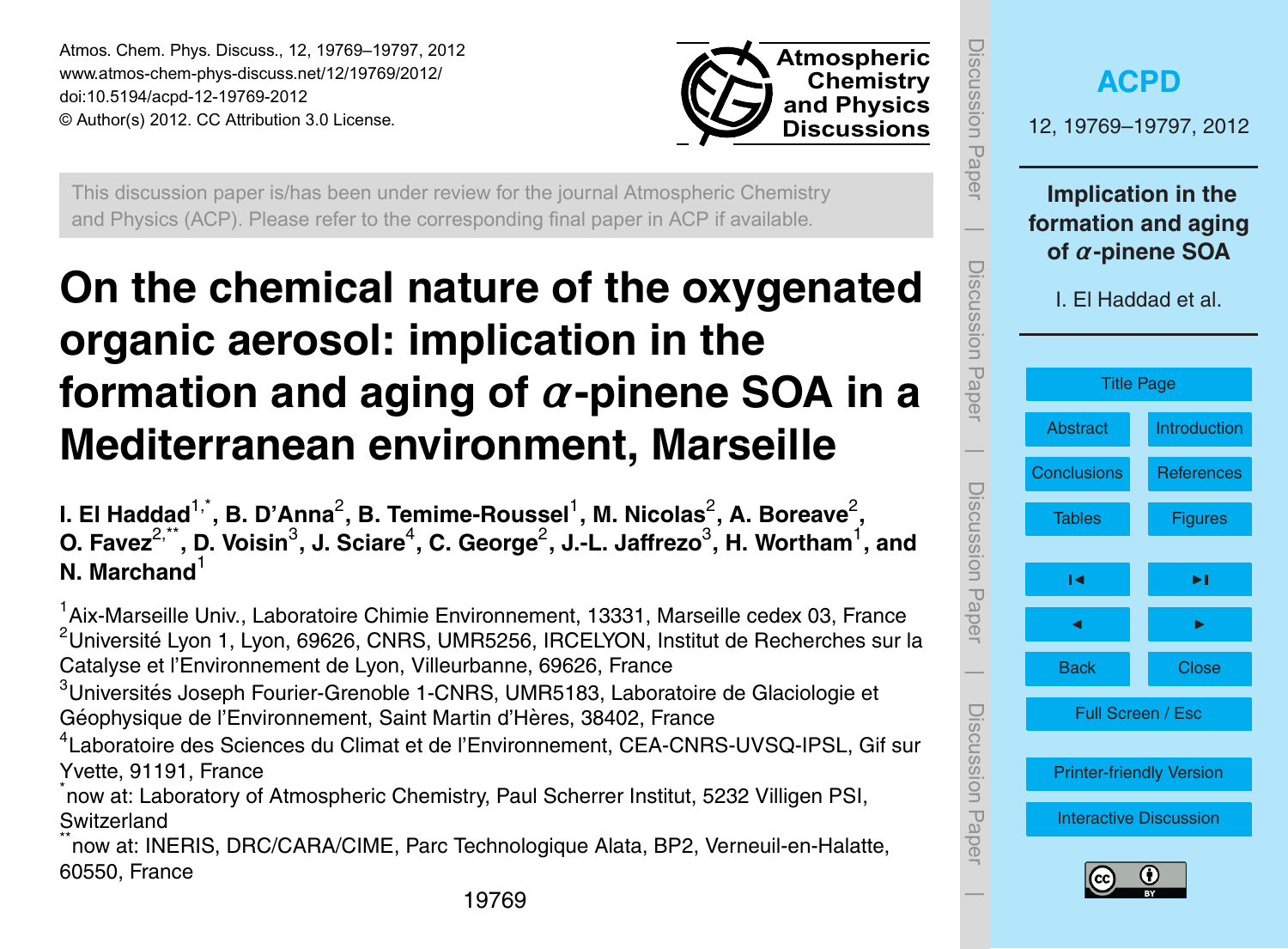Received: 6 July 2012 – Accepted: 1 August 2012 – Published: 9 August 2012

Correspondence to: I. El Haddad (imad.el-haddad@psi.ch) and N. Marchand (nicolas.marchand@univ-amu.fr)

Published by Copernicus Publications on behalf of the European Geosciences Union.

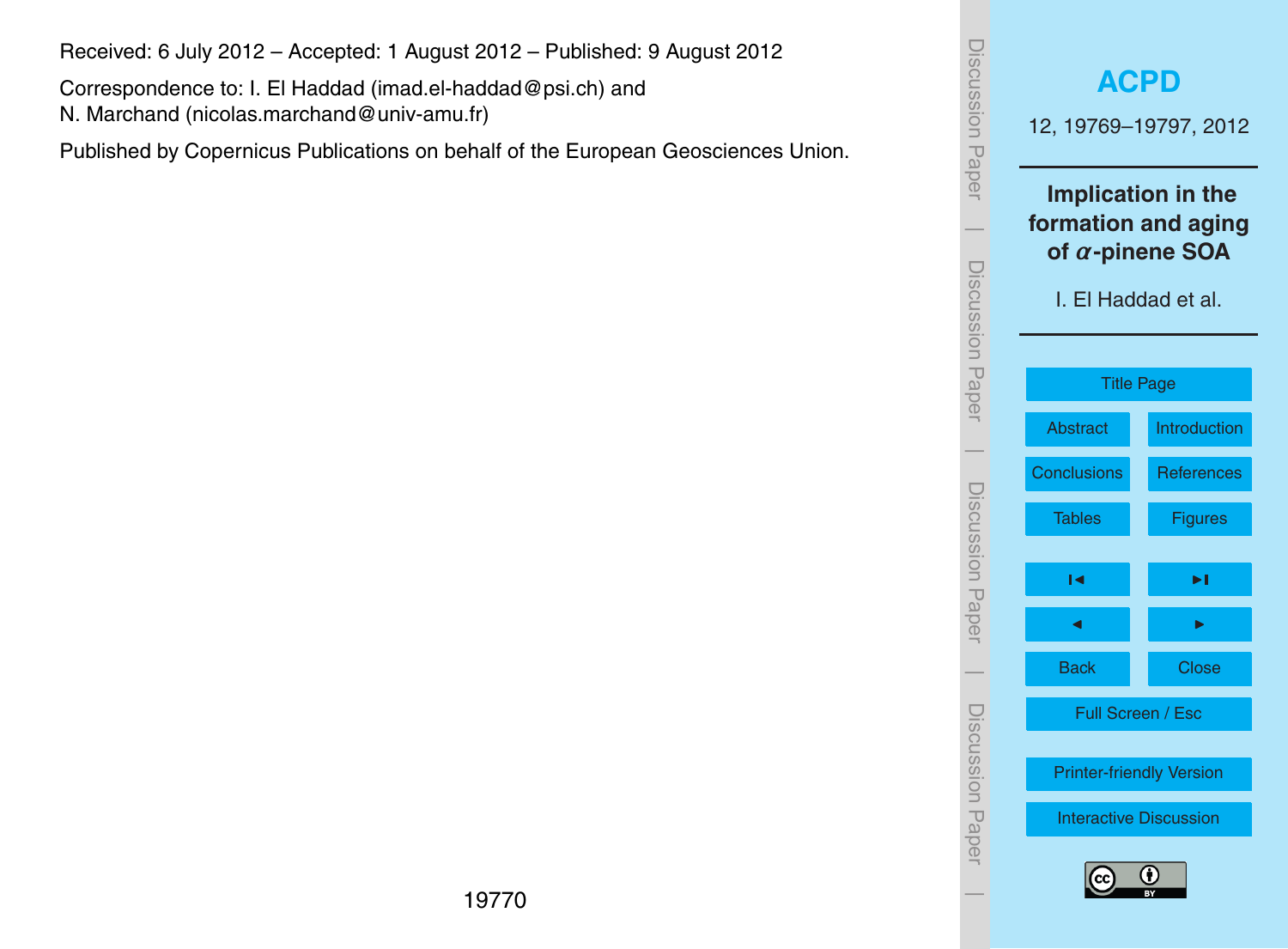#### <span id="page-2-0"></span>**Abstract**

Organic Aerosol (OA) measurements were conducted during summer 2008 at an urban background site, in Marseille, France's second city and the largest port in the Mediterranean, an urban industrialized environment known for its active photochemistry.  $PM_{2.5}$ <sup>5</sup> was collected using high volume samplers and analyzed for elemental and organic carbon, major ions (NH<sub>4</sub>, NO<sub>3</sub> and SO<sub>4</sub><sup>2</sup>), humic-like-substances, organic markers (i.e. primary tracers and *α*-pinene oxidation products), elemental composition and radiocarbon content  $(14)$ . The real-time chemical characterization of submicron particles was also achieved using a compact time of flight aerosol mass spectrometer. Positive ma-

- <sup>10</sup> trix factorization conducted on the organic aerosol mass spectra matrix revealed four factors, including traffic emissions (hydrocarbon-like OA, HOA), industrial emissions, semi-volatile (SV-OOA) and low-volatile (LV-OOA) oxygenated organic aerosol (OOA) related to oxidation processes. The results obtained were in excellent agreement with chemical mass balance source apportionments conducted in conjunction with organic
- <sup>15</sup> markers and elements. It appears that while primary emissions contributed only 22% to the total OA (of which 23 % was associated with industrial processes), OOA constituted the overwhelming fraction. Radiocarbon measurements suggest that about 80 % of this fraction was of non-fossil origin, assigned predominantly to biogenic secondary organic aerosol. Non-fossil carbon appears to especially dominate the LV-OOA fraction,
- <sup>20</sup> an aged long-range-transported OOA, marginally affected by local anthropogenic SOA. We also examined the relation between OOA and *α*-pinene SOA obtained based on the levels of *α*-pinene oxidation products. *α*-pinene SOA showed good correlation with SV-OOA, suggesting that the compounds used for estimating *α*-pinene SOA appear to pertain mainly to the moderately oxidized fraction. In contrast, LV-OOA was found
- <sup>25</sup> to be intimately related to HUmic LIke substances (HULIS), meaning that these two fractions arise from the same oxidation pathways and share a similar chemical composition (i.e. poly-carboxylic species). A thorough analysis of *α*-pinene individual oxidation products showed that aging can heavily impact their respective concentrations,



 $\overline{\phantom{a}}$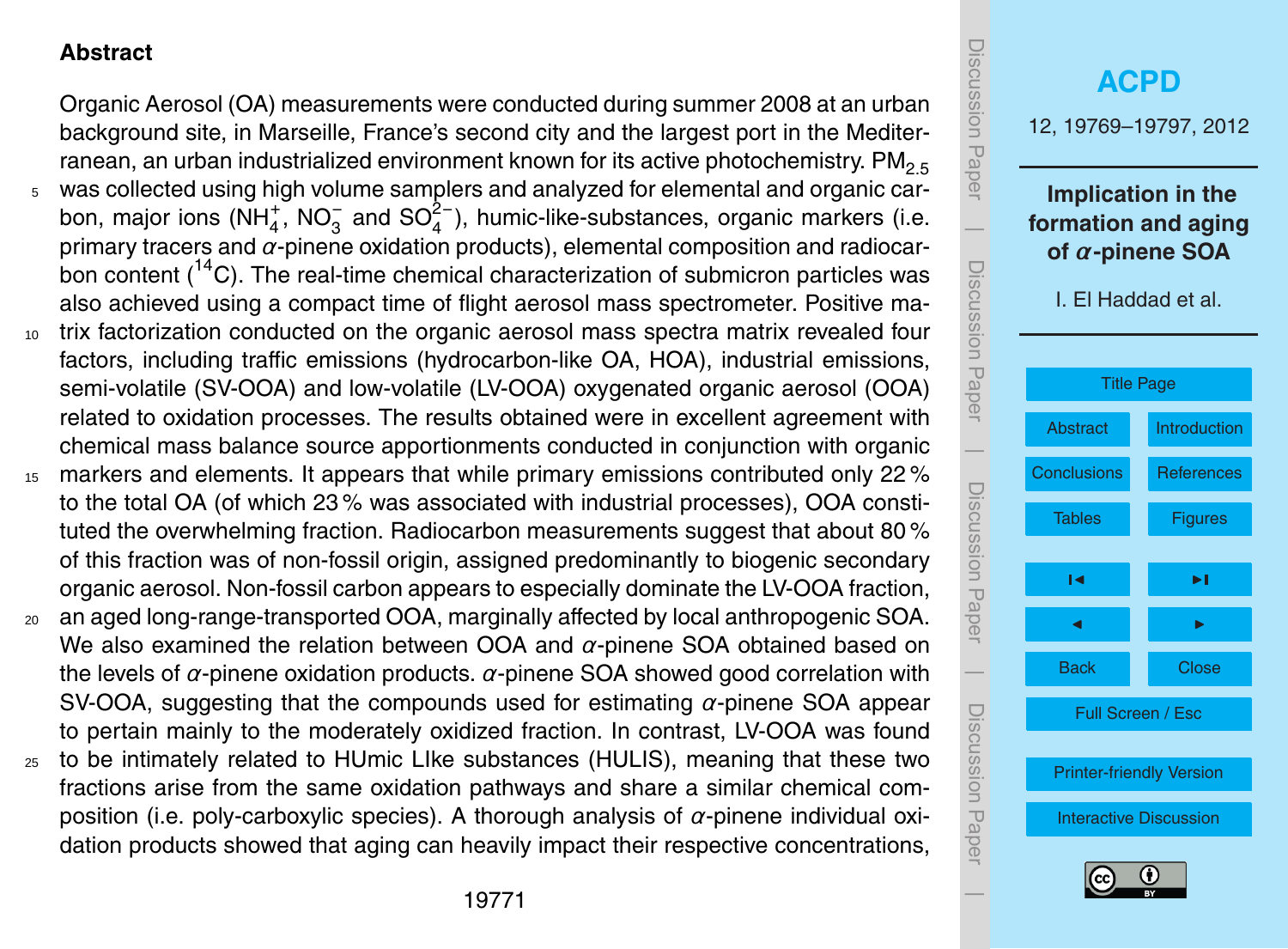as early generation products seem to decay with photochemistry when more oxidized compounds seem to be formed.

## **1 Introduction**

- Organic Aerosol (OA) constitutes a highly dynamic and complex system governed by <sup>5</sup> multiple emission sources, reversible phase partitioning, chemical transformations and removal (Donahue et al., 2009; Hallquist et al., 2009; Jimenez et al., 2009). A major challenge to our understanding of OA is that organic compounds are extremely reactive in the atmosphere, having gas-phase lifetimes against OH radicals of five to eight hours under typical day-time conditions (e.g. Atkinson and Arey, 2003 and ref-<sup>10</sup> erences therein). As a consequence, once emitted (termed Primary Organic Aerosol, POA) or formed in-situ in the atmosphere (termed Secondary Organic Aerosol, SOA), compounds that make up OA will typically undergo one or two generations of oxidation in one day. Recent aerosol mass spectrometer (AMS, Aerodyne) measurements and subsequent positive matrix factorization (PMF2) techniques<sup>1</sup> confirm the prevalence <sup>15</sup> of these aging processes, revealing an overwhelming contribution of highly oxidized compounds (referred to as Oxygenated Organic Aerosol, OOA) (Jimenez et al., 2009). These observations are corroborated by substantial contributions of poly-carboxylic species, termed HULIS (HUmic LIke Substances), ranging between 10 and 50 % of the particulate organic carbon (OC) (Baduel et al., 2010). Depending on the photochem-
- <sup>20</sup> ical age of the organic aerosol, this oxygenated fraction is often further deconvolved into two sub-fractions comprising a low volatile highly oxidized OA (LV-OOA) and a semi-volatile less oxidized OA (SV-OOA).

<span id="page-3-0"></span><sup>1</sup>Positive Matrix Factorization (PMF) applied on AMS-measured-OA is used to deconvolve OA into different factors, subsequently related to different emission sources or processes. Factors often discriminated with AMS/PMF include HOA (Hydrocarbon like OA, from traffic emissions), BBOA (Biomass Burning OA), COA (Cooking OA) and OOA (Oxygenated OA).

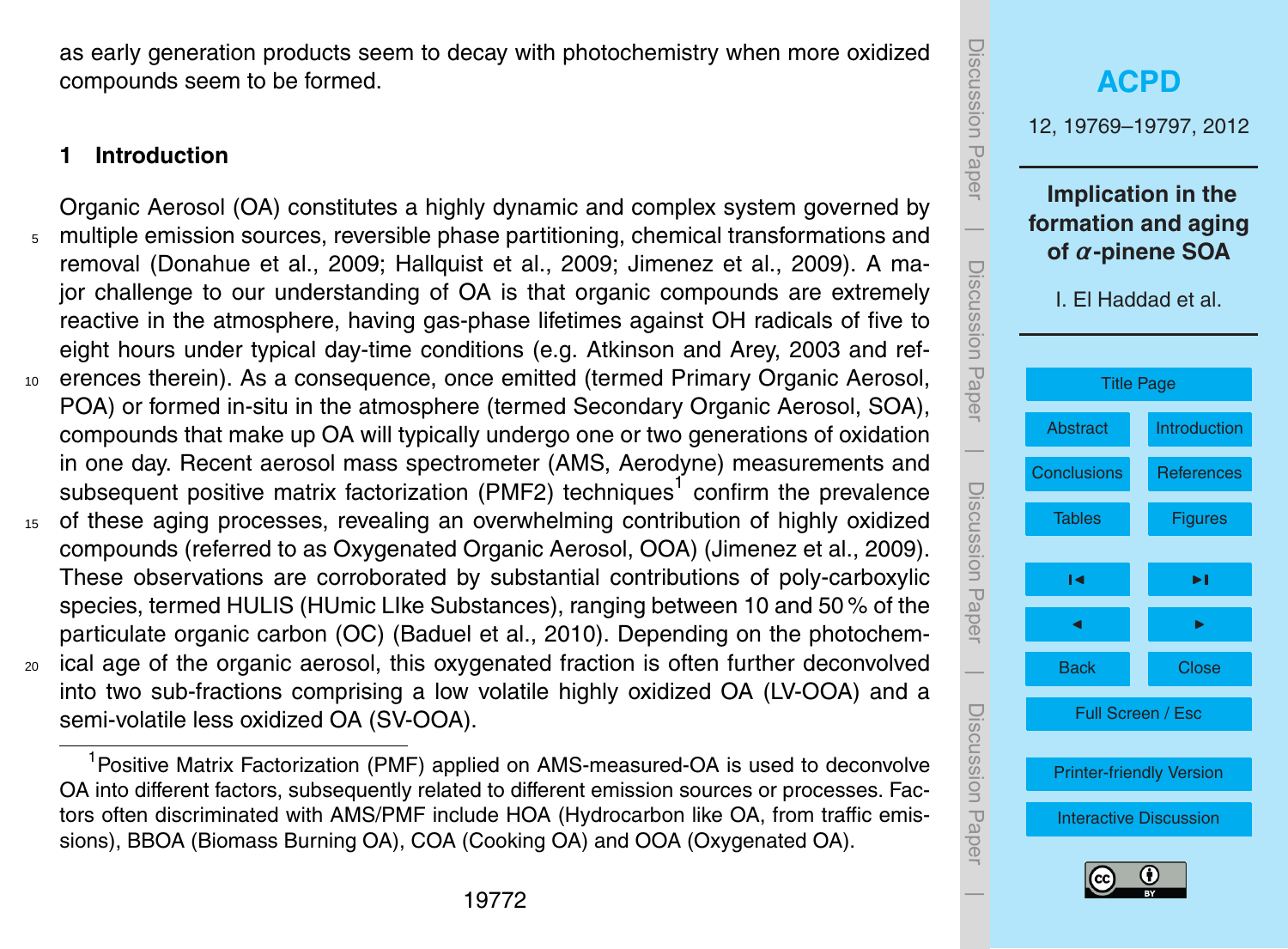The formation of OOA involves a myriad of different precursors and a great number of reaction pathways, intermediates and products, the detailed characterization of which is beyond the capabilities of current analytical techniques. This immense complexity has led to the development of a two dimensional framework based on AMS/PMF2 re-<sup>5</sup> sults (two dimensional volatility basis set, 2D-VBS), representing the properties of the bulk OA in terms of its volatility and oxidation state (see also Donahue et al., 2012 and reference therein). In this framework, illustrated in Fig.1, the volatility of carbonaceous compounds is first parameterized by the effective saturation concentration (*C* ∗ in µg m<sup>−3</sup>), ranging from 10<sup>−5</sup> to 10<sup>−1</sup> µg m<sup>−3</sup> for low volatility matter (e.g. LV-OOA), from  $10-1$  to 10<sup>2</sup> μg m<sup>-3</sup> for semi-volatile matter (e.g. SV-OOA and some primary emissions; i.e. HOA and BBOA) and above 10<sup>2</sup> µg m<sup>-3</sup> for volatile organic compounds (VOC) like terpenes and the major part of combustion emissions (Donahue et al., 2009, 2012). Secondly, OA oxidation state is expressed in terms of the O : C ratio (often calculated using AMS data), ranging between almost 0 for un-functionalized hydrocarbons (e.g. HOA) <sup>15</sup> and almost 1 for highly oxidized OC (e.g. LV-OOA) (Aiken et al., 2008). Aging of the organic matter can be represented in this two dimensional space as a decrease in the

OA volatility and an increase of its overall O : C ratio, reaching ultimately the oxidation state of LV-OOA.

The same framework makes it possible to investigate the impact of photochemical <sup>20</sup> aging on the molecular composition of OA. Figure 1 presents as an example the aging of *α*-pinene, a precursor of biogenic SOA, widely investigated in chamber experiments (e.g. Hallquist et al., 2009 and reference therein). Represented in this figure are individual compounds identified as first and later generation products of *α*-pinene oxidation (Jaoui et al., 2005; Claeys et al., 2007; Szmigielski et al., 2007) and used as markers <sup>25</sup> to apportion the contributions of *α*-pinene SOA to ambient OA (Kleindienst et al., 2007; Kourtchev et al., 2009, El Haddad et al., 2011b). These products span a wide range of volatilities and oxidation states, ranging from highly volatile compounds (e.g. pinic and pinonic acid) to highly oxygenated low volatility compounds, including tricarboxylic acids and hydroxy dicarboxylic acids with similar properties as the ambient LV-OOA.

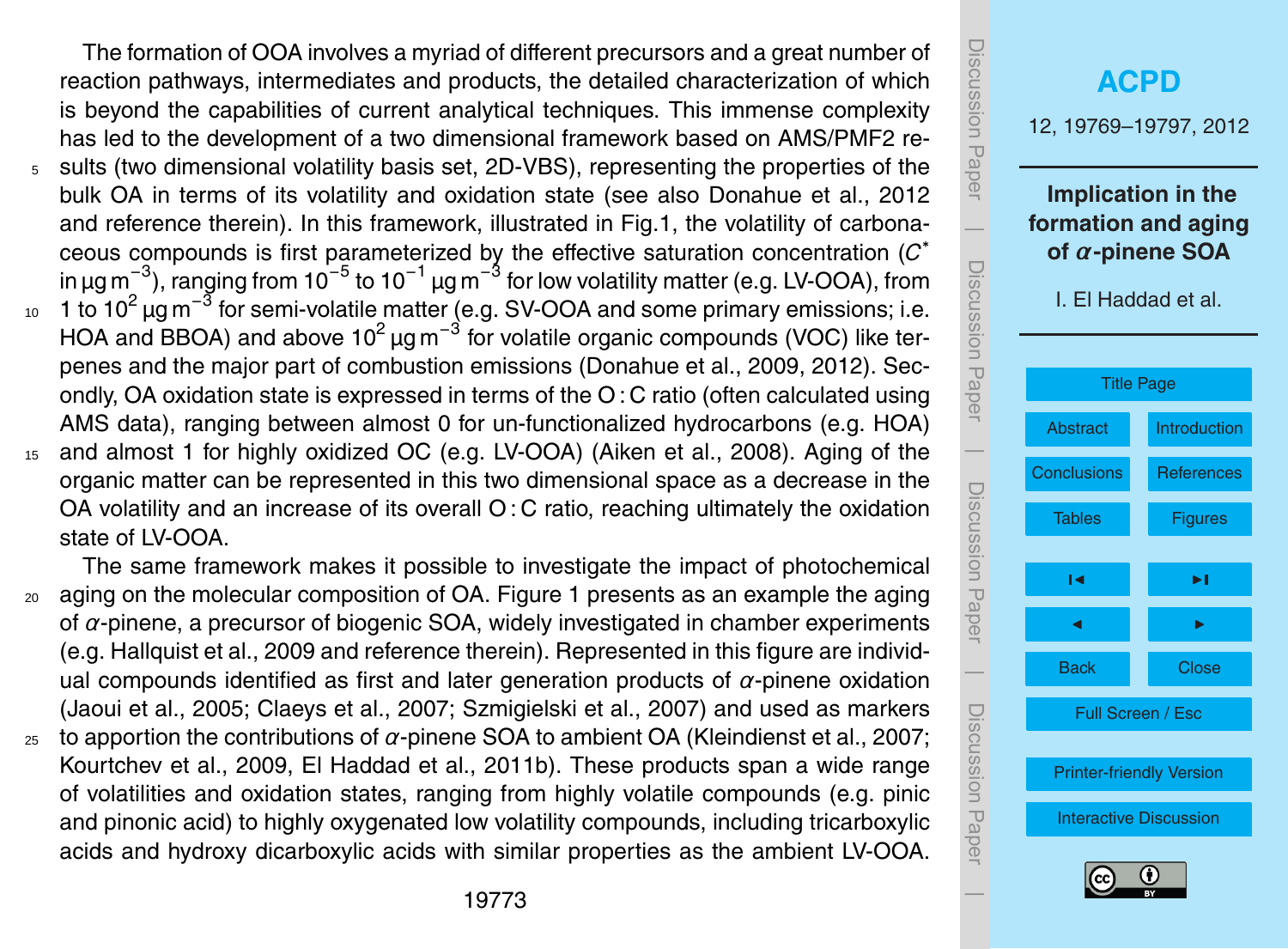Highly oxidized compounds are believed to be formed through the oxidation of early generation products such as pinonic acid (Kourtchev et al., 2009; Müller et al., 2012), even though their formation pathways and their partitioning in the ambient aerosol between SV-OOA and LV-OOA remain at present virtually unknown. In this regard, cham-

- $5<sub>5</sub>$  ber experiments and chemical transport models tend to underpredict the proportions of this highly oxidized fraction observed in the ambient atmosphere, as shown in Fig. 1 for *α*-pinene SOA (blue and purple contours). This points out a remaining fundamental gap in our understanding of the predominant precursors and pathways controlling the formation and evolution of the highly oxidized fractions (homogeneous oxidation vs. cloud
- <sup>10</sup> processing and/or heterogeneous reactions) and the role of late generation products in these pathways (Kroll and Seinfeld, 2008; Kroll et al., 2009; Ervens et al., 2011; Monge et al., 2012; Liu et al., 2012). At present, the main precursors of the two OOA fractions in the atmosphere are still also inaccessible using traditional AMS/PMF2 techniques (Heringa et al., 2012 and references therein), hindering for example the discrimination
- <sup>15</sup> between biogenic and anthropogenic sources. This deficit in our comprehension of OOA formation mechanisms and major precursors is in essence related to the fact that the major constituents of SV-OOA and LV-OOA remain poorly identified at a molecular level.

Within FORMES project (see Favez et al., 2010; El Haddad et al., 2011a, b), a sum-<sup>20</sup> mertime field campaign was conducted at an urban background site, in Marseille (July, 2008), France's second city and the largest port in the Mediterranean. The aim of this campaign was to investigate the predominant sources of OA and its atmospheric aging in an urban industrialized environment, highly impacted by photochemistry. General conditions during this campaign are thoroughly presented in El Haddad et al. (2011a,

 $25$  b), where we demonstrated using a chemical mass balance in conjunction with molecular markers the predominance of SOA. Radiocarbon measurements indicated that this SOA arises mainly from biogenic precursors. The study of biogenic SOA products suggested that non-traditional biogenic precursors and pathways significantly contribute to the formation of this fraction. In this paper, we investigate these precursors and

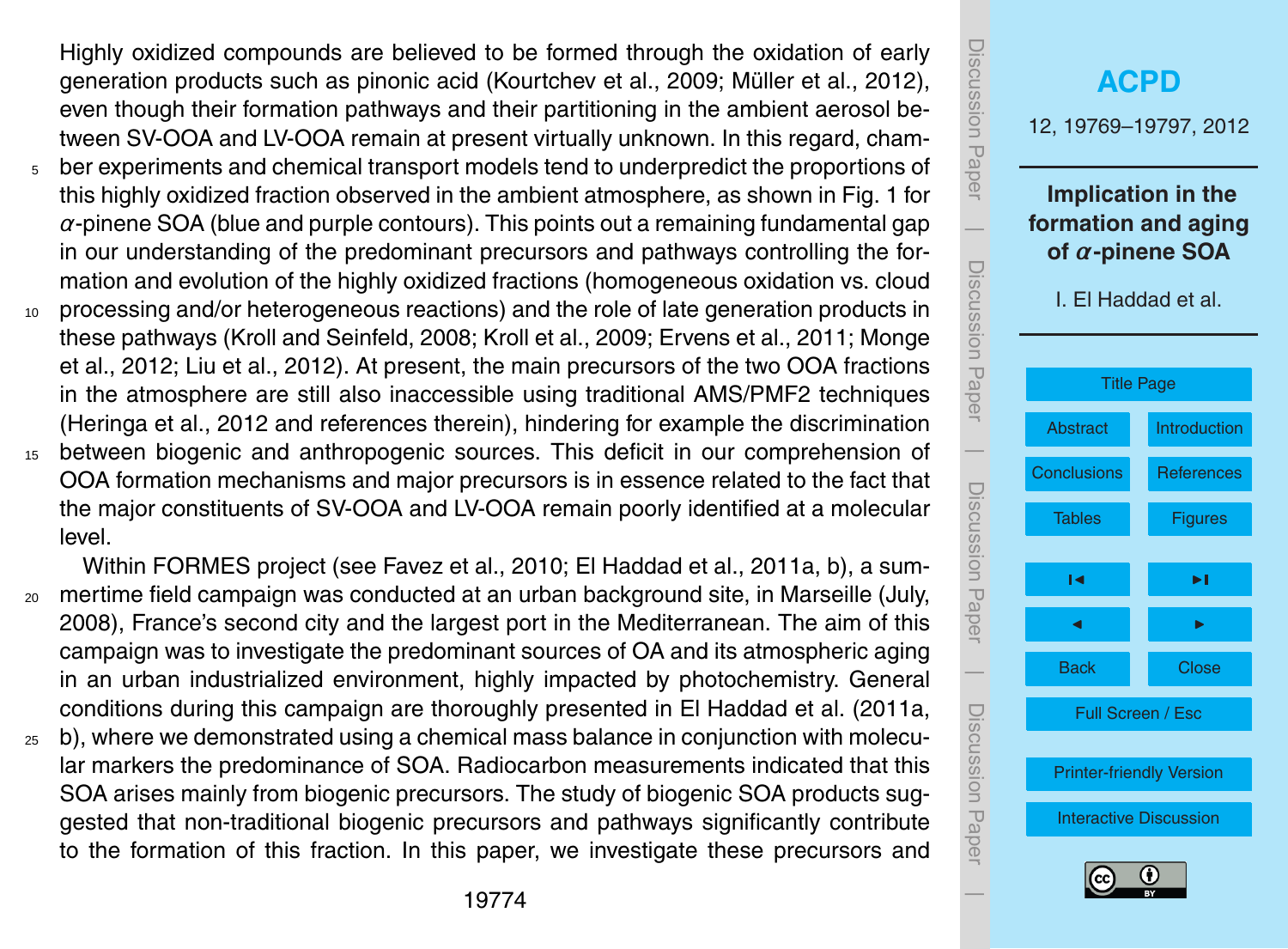pathways based on AMS measurements and PMF2 analysis. The chemical composition, main precursors and evolution of OOA with photochemistry are investigated and linked to the formation and aging of *α*-pinene SOA, a surrogate for biogenic SOA.

#### **2 Methodology**

#### <sup>5</sup> **2.1 Online and offline measurements**

Field measurements were conducted during summer 2008 (30 June–14 July), at an urban background site located in a downtown park of Marseille<sup>2</sup>. The area is impacted by fugitive industrial (steel facilities, petrochemical refineries and shipping) and urban emissions, regional transport (see Fig. S1, in the Supplement) and intense photochem-<sup>10</sup> istry. The chemical composition of fine PM was investigated every 2 min using a compact time-of-flight (c-TOF, Tofwerk) Aerodyne Aerosol Mass Spectrometer (AMS, Aerodyne). AMS offers real-time measurements of PM<sub>1</sub> non-refractory components (OA, NH<sub>4</sub>, NO<sub>3</sub> and SO<sub>4</sub>, see Fig. S2 in the Supplement) combining thermal vaporization and electron impact ionization (Drewnick et al., 2005). Semi-continuous hourly concen-<sup>15</sup> trations of elemental carbon (EC) and organic carbon (OC) in  $PM_{2.5}$  were obtained in the field from an OC/EC Sunset field instrument (Sunset Laboratory, Forest Grove, OR, USA; Bae et al., 2004) running at 8 I min<sup>-1</sup>. HS-PTRMS High Sensitivity Proton Transfer Reaction Mass Spectrometer (HS-PTRMS, Ionicon Analytic, Lindinger et al., 1998) was deployed to quantify volatile organic compounds (VOCs), with a special focus on <sup>20</sup> isoprene oxidation products (Methacroleine, MACR and Methyl Vinyl Ketone, MVK), tracers of aged biogenic air masses impacting the site. Available data include also 15 min-averaged NO<sub>x</sub>, O<sub>3</sub>, SO<sub>2</sub> and PM<sub>2.5</sub> concentrations.

 $2$ General conditions encountered, analysis techniques and methodology adapted are developed in the supplementary materials associated with this paper. For more information, the reader can also refer to the following papers: Favez et al. (2010); El Haddad et al. (2011a, b).

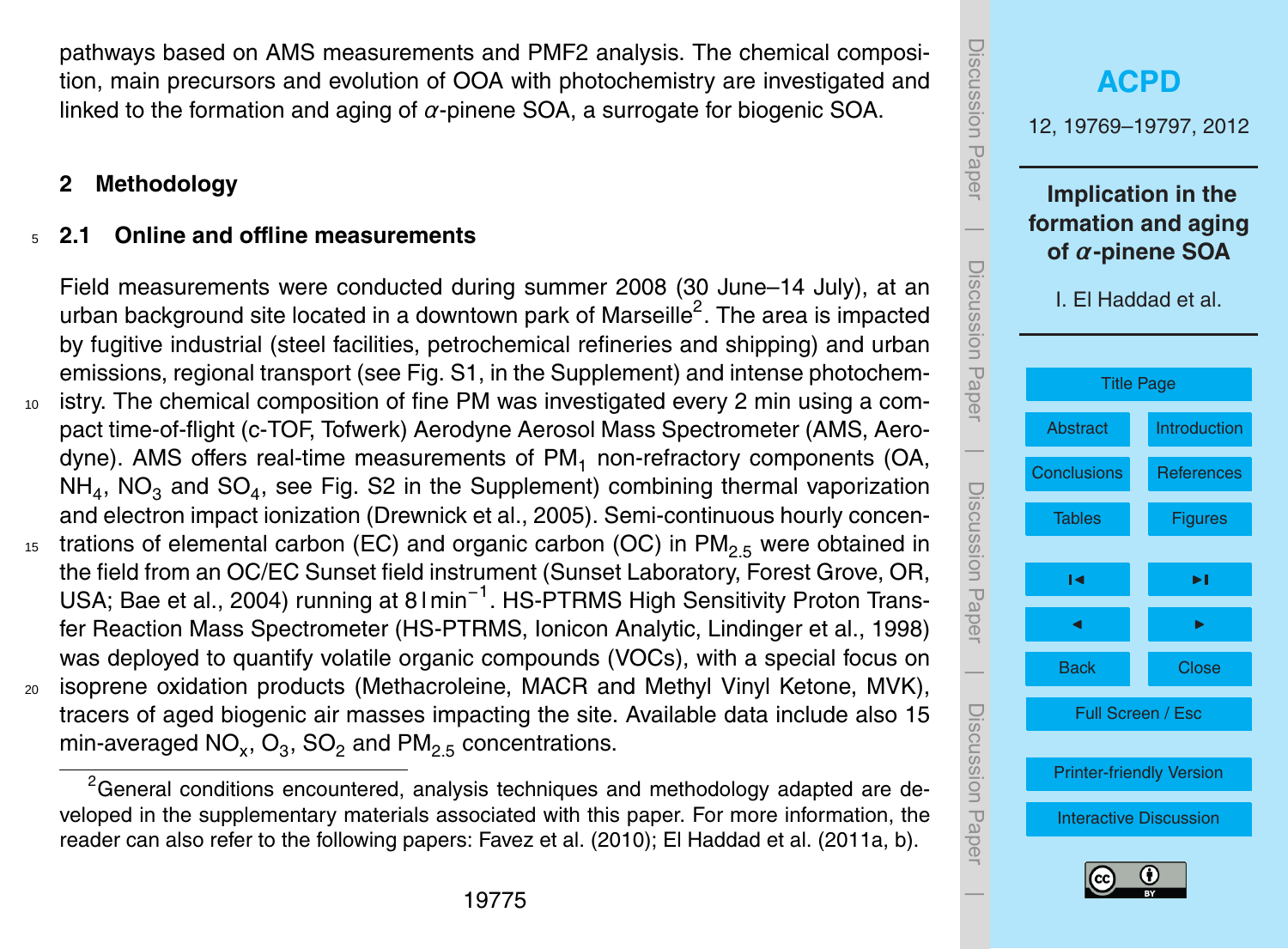For offline analysis,  $PM<sub>2.5</sub>$  was collected on a 12 h-basis onto prebaked 150mmdiameter quartz fibre filters (Whatman, QMA) using high volume samplers. The carbonaceous content was analyzed for elemental carbon (EC) and (OC) using a Thermo-Optical Transmission method on a Sunset Lab analyzer (Birch and Cary, 1996), follow-

- <sup>5</sup> ing both NIOSH (Schmid et al., 2001) and EUSAAR-2 (Cavalli et al., 2010) protocols. Sample fractions of 11.34  $\text{cm}^2$  were extracted into 15 ml ultrapure Milli-Q water by 30 min short vortex agitation for the analyses of major ions (NH<sub>4</sub>, SO<sub>4</sub><sup>-</sup>, NO<sub>3</sub>), watersoluble organic carbon (WSOC) and water-soluble humic like substances (HULIS). HULIS analysis was performed following the method described in Baduel et al. (2009,
- $10-2010$ ), involving an extraction by adsorption onto DEAE resin (GE Healthcare<sup>®</sup>, Hi-TrapTM DEAE FF, 0.7 cm  $ID \times 2.5$  cm length) and subsequent quantification with an OI Analytical 700 total organic carbon analyzer. Fifty elements were measured using ICP-MS (Agilent 7500ce) following complete dissolution of filter aliquots in a mixture of highpurity concentrated HF and HNO $_3$ . As fully described in El Haddad et al. (2011a, b) and
- <sup>15</sup> in the Supplement, a chemical derivatisation/gas chromatography-mass spectrometry (GC-MS) approach was used to quantify primary and secondary organic markers, including  $\alpha$ -pinene oxidation products<sup>3</sup>, a major focus of this study. The chemical structure of these compounds is shown in Fig. 1. Radiocarbon  $(^{14}C)$  measurements offer a direct and quantitative discrimination between fossil and non-fossil carbon (Szidat,  $_{\rm 20}$   $\,$  2009; Hodzic et al., 2010), as  $^{14}\mathrm{C}$  is depleted in fossil emissions (POA and SOA).  $^{14}\mathrm{C}$
- was measured using ARTEMIS Accelerator Mass Spectrometry, following a complete combustion of total carbon (TC =  $OC + EC$ ) at 850 °C. The modern fraction in TC was determined as the ratio of  ${}^{14}C / {}^{12}C$  in aerosol sample compared to  ${}^{14}C / {}^{12}C$  in the NBS Oxalic Acid standard (NIST-SRM-4990B).

<sup>3</sup> *α*-pinene SOA markers consist of 9 oxidation products, including 3-hydroxyglutaric acid (A1), 3-(2-hydroxyethyl)-2,2-dimethylcyclobutane carboxylic acid (A2), 3-hydroxy-4,4 dimethylglutaric acid (A3), 3-acetylglutaric acid (A4), 3-acetyladipic acid (A5), and 3 isopropylglutaric acid (A6) and 3-methyl-1,2,3-butanetricarboxylic (A7), pinic acid (PA) and pinonic acid (PNA).

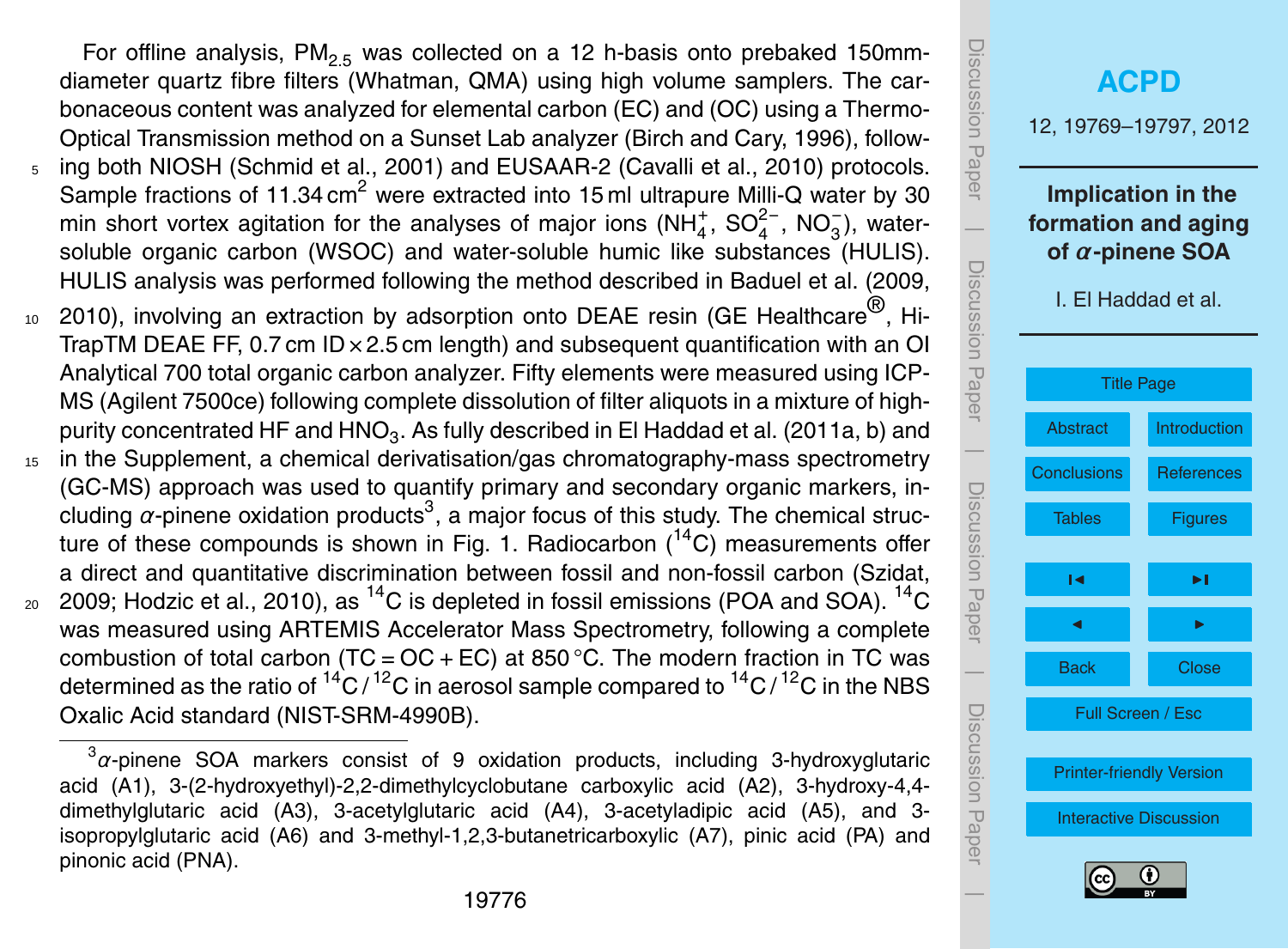#### **2.2 Source apportionment**

Available data include source contributions to OC apportioned using primary marker's concentrations in conjunction with Chemical Mass Balance (CMB, Watson et al., 1998) analysis, thoroughly described in El Haddad et al. (2011a). Primary sources consid-

- <sup>5</sup> ered in the CMB comprise vehicular emissions and industrial emissions, the later representing an aggregate of three processes: coke production, metal smelting and shipping/oil burning. Secondary carbon is apportioned indirectly as the fraction of OC non-attributed to primary sources. CMB results are presented comprehensively in El Haddad et al. (2011a) and are used here to constrain AMS/PMF2 outputs (Sect. 3).
- <sup>10</sup> *α*-pinene SOA was apportioned using the sum of the concentrations of the 9 markers determined here (Fig. 1) and the marker/OA predetermined in chamber experiments, following the approach developed by Kleindienst et al. (2007).

The AMS organic mass spectra were analyzed using positive matrix factorization (PMF2; Paatero and Tapper, 1994; Ulbrich et al., 2009), which uses multivariate sta-

- <sup>15</sup> tistical methods to describe the time series of mass spectra as a linear combination of factor mass spectra and their time-dependent intensities. The input matrices (OA mass spectra and uncertainties) were prepared according to the protocol proposed by Ulbrich et al. (2009). Factors provided by the analysis were then related to sources/processes based on their mass spectra, the correlation of their time series with external markers
- <sup>20</sup> and their diurnal patterns, as shown in Fig. 2 and in the Supplement. The robustness of the obtained solution is assessed by investigating the rotational ambiguity, varying "FPEAK" from −2 to 2, and the influence of the initial conditions "SEEDS" (Supplement). Ultimately, we retained a 4 factor solution, with  $\text{FPEAK} = 0$  and  $\text{SEED} = 0$ (Fig. 2). Based on the  $m/z$  44 signals in the total OOA (SV-OOA + LV-OOA), O:C <sup>25</sup> ratios of OOA were estimated following the parameterizations proposed by Aiken et
	- al. (2008) and used as a metric of the oxidation state of this fraction.

AMS/PMF2 apportionments and  ${}^{14}$ C measurements are combined using a multiple regression model to estimate the fossil and the non-fossil contributions to OOA. Details

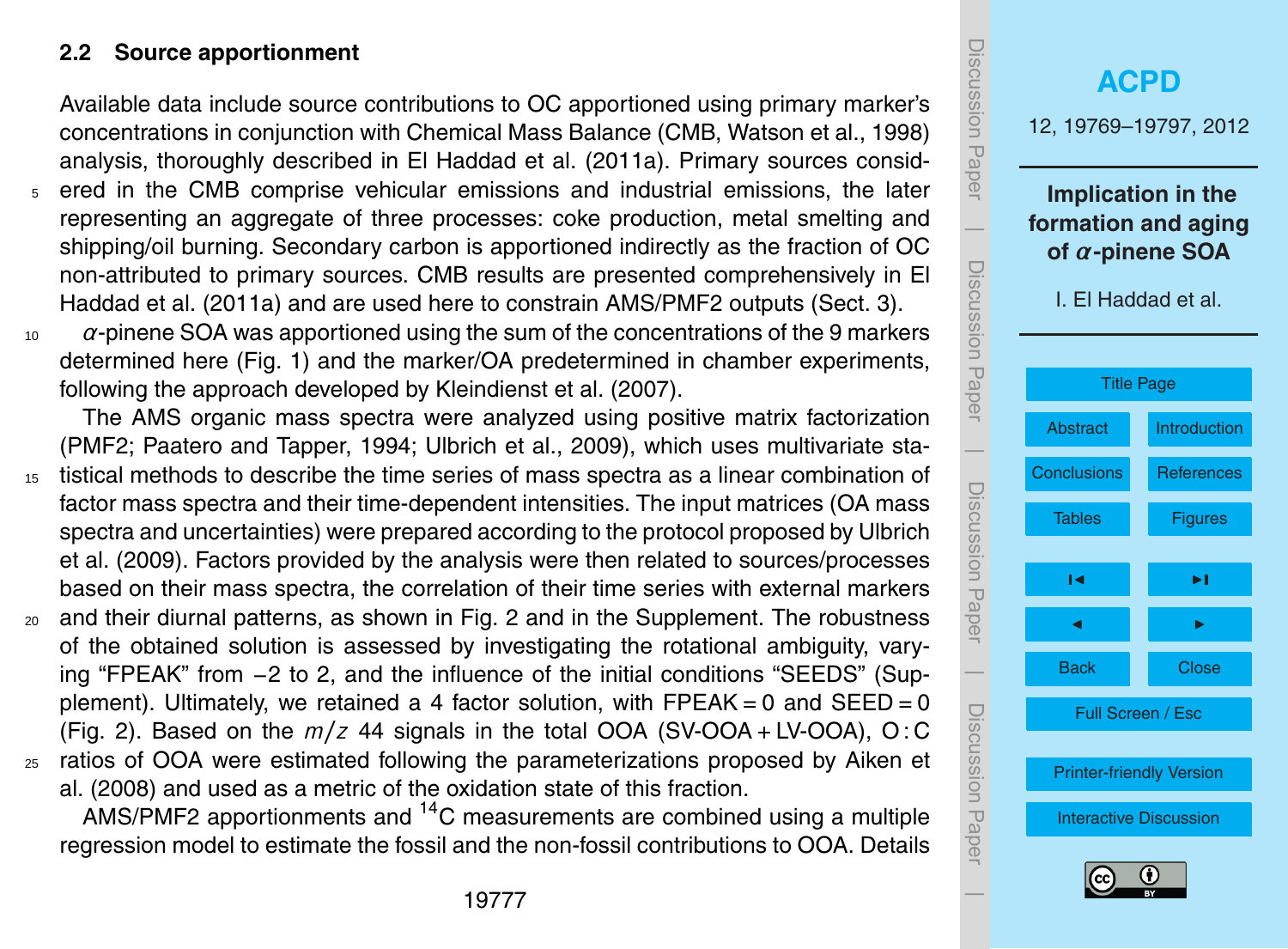regarding the approach applied and the related uncertainties and biases can be found in the Supplement.

#### **3 OA source apportionment: AMS/PMF2 vs. CMB**

OA is apportioned by PMF2 into 4 factors, comprising traffic emissions (termed Hydro-<sup>5</sup> carbon like OA, HOA), two OOA fractions, SV-OOA and LV-OOA and a fourth factor, unambiguously related to industrial emissions (termed F4), owing to its high correlation with heavy metals (including Pb, Cs, Mo, Fe, La, V, Zn, Ni and Co) and polycyclic aromatic compounds (PAHs, Fig. 2). This factor exhibits remarkable variations similar to that of industrial OA apportioned by CMB, both characterised by episodic ten-fold <sup>10</sup> enhancements in their contributions (Fig. 2), occurring when the measurement site was downwind of the industrial area (El Haddad et al., 2011a). This is a noteworthy result representing an assessment of the overall contribution of OA from industrial emissions, exceedingly complex using common approaches due to the wide variability of processes applied (El Haddad et al., 2011a). This factor contributed on average only

- <sup>15</sup> 5.1 % of total OA, even in a heavily industrialised area impacted by emissions from metallurgical industries and shipping. In comparison, the CMB model estimates lower contributions for this source (2.3 % of OA), owing most probably to omitted profiles for fugitive industrial emissions in the CMB. Another plausible explanation is that F4 might encompass SOA formed within the industrial emission's plumes during atmospheric
- <sup>20</sup> transport (El Haddad et al., 2011a), a fraction that is not considered in the CMB to pertain to industrial emissions. HOA is characterised by a prominent diurnal pattern, with increasing contributions during rush hours, correlating with vehicular tracers (EC and  $\mathsf{NO}_\mathsf{x},$  Fig. 2). AMS/PMF2 predicts that HOA contributes appreciable amounts of OA on essentially every day, accounting on average for 18 % of total OA. Slightly lower contri-
- $25$  butions are estimated by CMB for this emission source (14 % of the total OA), due most likely to some inputs to HOA from sources exhibiting similar mass spectra (see Supplement), e.g. cooking OA (Mohr et al., 2012). The semi volatile fraction of OOA (35.5 % of

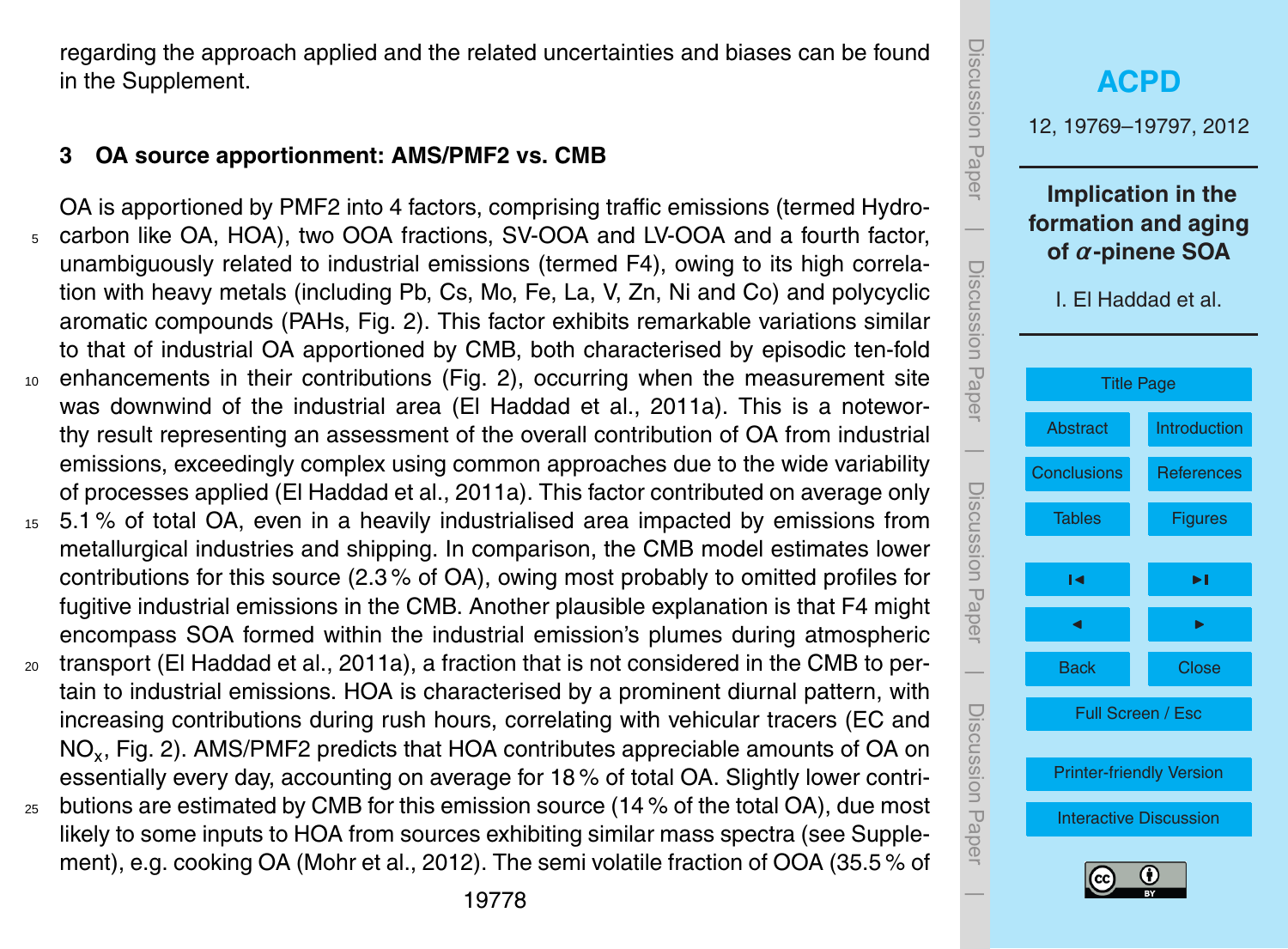OA) shows moderate correlations with nitrate, a semi volatile anthropogenic inorganic component. In contrast, a better correlation is observed between SV-OOA and isoprene gas phase oxidation products (MVK+MACR, see Fig. 2), implying that this fraction is strongly impacted by oxidation products of biogenic precursors. The low volatility frac-

- tion of OOA (41.0% of OA) shows reasonable correlations with sulfate, as a part of sulfate is assigned to primary shipping emissions. Conversely, the correlation between LV-OOA and HULIS is striking, bringing clear evidence that a great part of LV-OOA comprises highly aged poly-carboxylic compounds. Using the approach developed in Aiken et al. (2008), O : C ratios of SV-OOA and LV-OOA are roughly estimated as 0.33 10 and 0.84, respectively (O:  $C_{\Omega O\Delta}$  ∈[0.48–0.72]; Fig. 1), consistent with values reported
- for these fractions in previous studies (Heald et al., 2010 and references therein).

The result that we want to emphasis is the overwhelming contribution of SOA/OOA (SV-OOA + LV-OOA) predicted by both AMS/PMF2 and CMB, accounting for ∼ 80 % of OA, of which more than half is assigned to LV-OOA. It underlines the predominance <sup>15</sup> of regional transport over primary local emissions (Fig. S1, Supplement). The chemical composition, origin and dynamics of this fraction are discussed in details in the

# following.

# **4 Fossil vs. non-fossil precursors of OOA**

Combining AMS/PMF2 results of Fig. 2 with <sup>14</sup>C measurements provides additional <sup>20</sup> insights into the origins and precursors of the 2 OOA fractions, offering a direct and quantitative distinction between their fossil and non-fossil sources (Hodzic et al., 2010 and reference therein). This combination is based on a multiple regression model that reapportioned OA into 6 fractions<sup>4</sup>, including HOA, F4, fossil SV-OOA (SV-OOA<sub>F</sub>), fossil LV-OOA (LV-OOA<sub>F</sub>), non-fossil SV-OOA (SV-OOA<sub>F</sub>) and non-fossil LV-OOA (LV-

# Discussion Paper Discussion Paper**[ACPD](http://www.atmos-chem-phys-discuss.net)** 12, 19769–19797, 2012 **Implication in the**  $\overline{\phantom{a}}$ **formation and aging of** *α***-pinene SOA** Discussion PaperDiscussion Paper I. El Haddad et al. [Title Page](#page-0-0) [Abstract](#page-2-0) [Introduction](#page-3-0)  $\overline{\phantom{a}}$ [Conclusions](#page-11-0) [References](#page-16-0) Discussion PaperDiscussion Paper [Tables](#page-22-0) [Figures](#page-23-0)  $\sim$  J  $\sim$ **J** I I I I  $\overline{\phantom{a}}$ Back Close Discussion PaperDiscussion Paper Full Screen / Esc [Printer-friendly Version](http://www.atmos-chem-phys-discuss.net/12/19769/2012/acpd-12-19769-2012-print.pdf) [Interactive Discussion](http://www.atmos-chem-phys-discuss.net/12/19769/2012/acpd-12-19769-2012-discussion.html)  $\overline{\phantom{a}}$

 $4$ All 6 fractions are statistically significant with contributions higher than 0.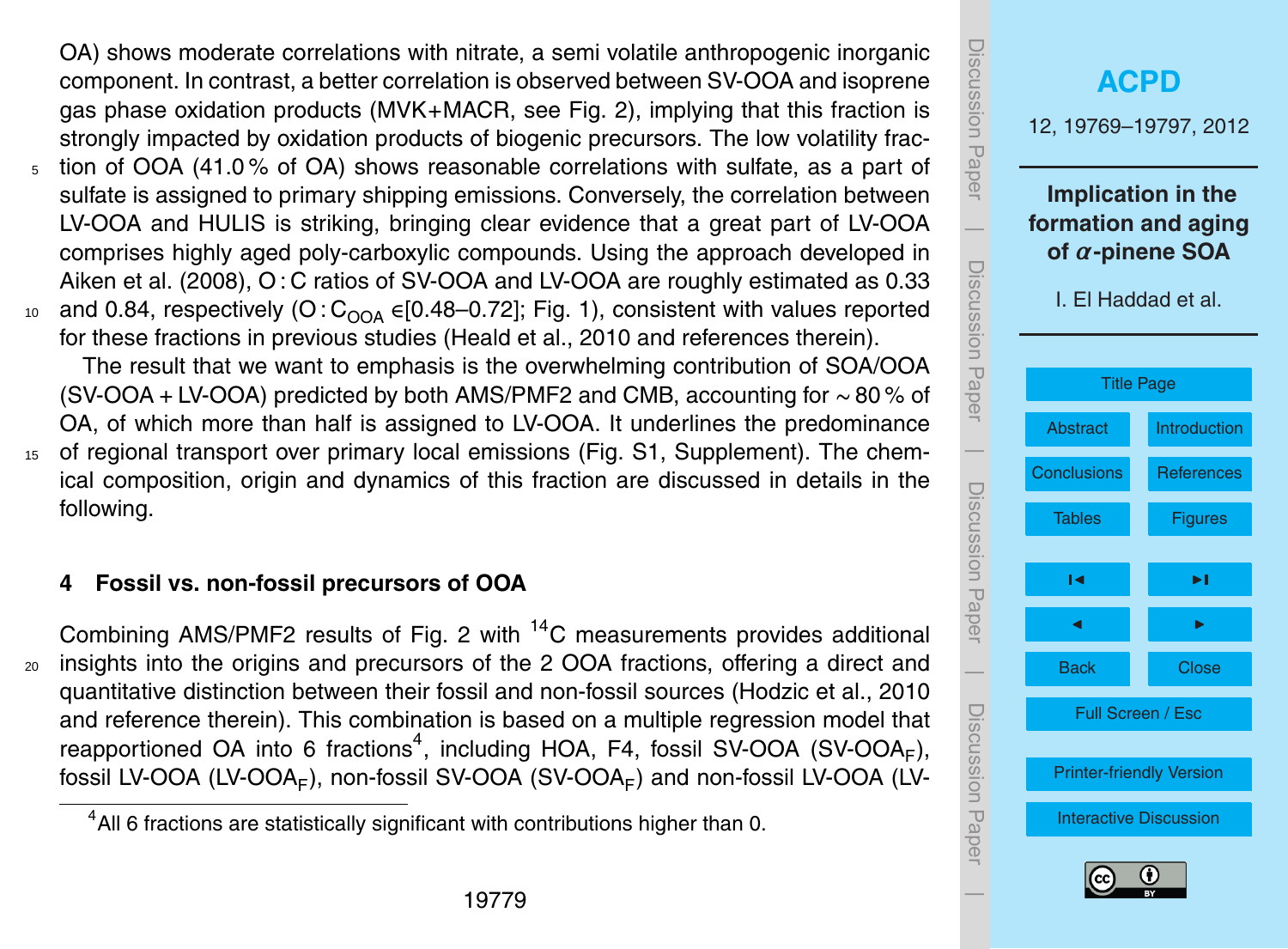$OOA<sub>F</sub>$ ). Results shows that fossil OOA is rather associated with SV-OOA<sup>5</sup>, consistent with a fresh OOA locally formed from anthropogenic emissions (Fig. 3). Meanwhile, LV-OOA is quasi-entirely related to non-fossil precursors, in line with an aged, long-range-transported OOA, marginally affected by local anthropogenic sources. The

- <sup>5</sup> salient feature revealed by such analysis is that non-fossil OOA (or SOA, as pointed out in El Haddad et al., 2011b) governs both OOA fractions, accounting for  $80 \pm 8\%$ <sup>6</sup> of total OOA, despite extensive industrial and urban emissions. Suggesting that, during summer time when both high biogenic emissions and photochemical processes are present, OOA is mainly attributed to biogenic SOA, this result is inextricably linked
- <sup>10</sup> to the prevalence of regional transport during the measurement period (see Fig. S1, Supplement). It offers a unique case study to investigate the impact of aging on the evolution of biogenic OOA components, including for example *α*-pinene SOA.

# **5 Link between LV-OOA formation and** *α***-pinene SOA aging**

## **5.1 Insights into the chemical properties of OOA**

<sup>15</sup> Based on the concentrations of *α*-pinene oxidation products, *α*-pinene SOA is estimated to contribute on average only 5.1 % of the total non-fossil OOA, suggesting that other precursors and processes are involved in the formation of this fraction (El Haddad et al., 2011b). The link between *α*-pinene SOA and OOA is investigated in Fig. 4. Excluding periods when the site was directly downwind of the industrial area reflected in <sup>20</sup> high contributions from anthropogenic precursors to SV-OOA, *α*-pinene SOA exhibits a good correlation with SV-OOA (Fig. 4). This feature is in line with the correlation of SV-OOA with isoprene gas-phase oxidation products (Fig. 2) and the high proportions

<span id="page-11-0"></span> $6$ The error here (i.e. 8%) denotes the uncertainties related to this estimation, assessed using a sensitivity test as described in the Supplement.



 $5$ Note that SV-OOA<sub>F</sub> and LV-OOA<sub>F</sub> are subjected to substantial uncertainties (see Supplement), hampering their clear discrimination.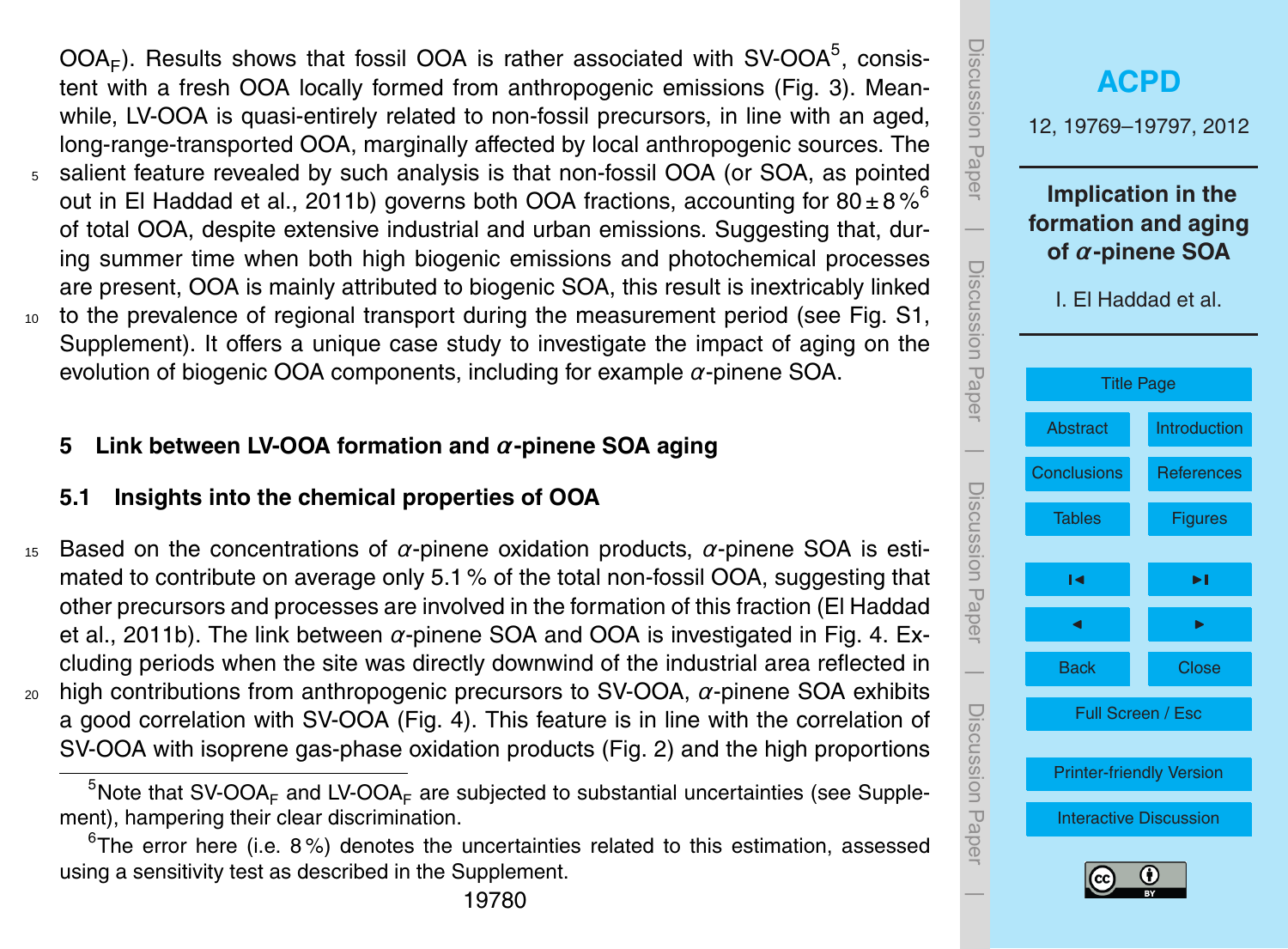of biogenic SOA (Fig. 3). In contrast, LV-OOA does not show any significant correlation with *α*-pinene SOA, in spite of the overwhelming contribution from non-fossil precursors to this fraction (Fig. 3). Taken together, these observations strongly suggest that the compounds used for estimating *α*-pinene SOA appear to pertain mainly to the <sup>5</sup> moderately oxidized fraction (SV-OOA), whereas LV-OOA comprises compounds with a different chemical nature arising from different processes/precursors. In this context, the comparison between the contributions of LV-OOA and HULIS to OA is revealing (Fig. 4), showing an increase of HULIS fraction in OC from 7 to 18 % when the LV-OOA contribution to OA increased from 20 % to 60 %. It should be noted though that the <sup>10</sup> contributions of LV-OOA to OA exceeds by more than three folds the contributions of HULIS to OC, indicating that additional compounds make up LV-OOA. This is consistent with the fact that in general LV-OOA is even more oxidized than HULIS, characterized in our case by an O : C ratio of 0.84, higher than values previously reported for HULIS  $(O:C<sub>HIIIIS</sub> \in [0.55-0.65]$ ; Graber and Rudich, 2006 and references therein). Other po-<sup>15</sup> tential candidates believed to contribute to LV-OOA would include a part of dicarboxylic acids characterized by high O : C ratios together with alcohols and their sulfate esters (organosulfates) previously identified as main contributors to SOA, in our conditions (El

The increase in HULIS contribution is concomitant with a decrease of SV-OOA pro-<sup>20</sup> portions, an indication that the processes involved in the photochemical aging of SV-OOA into LV-OOA and thereby the oxidation of *α*-pinene first generation products play a central role in the formation of HULIS. The impact of these processes on *α*-pinene oxidation products is investigated below.

## **5.2 Dynamics of** *α***-pinene oxidation products with aging**

Haddad et al., 2011b, 2012).

<sup>25</sup> Based on the very principle of the 2D-VBS framework, multiple oxidation steps during atmospheric aging evolving the SV-OOA into LV-OOA are expected to have a strong impact on the distribution of individual *α*-pinene oxidation products. The OOA O : C ratio and the fraction of LV-OOA in OOA is a metric for the degree of oxidation of SOA

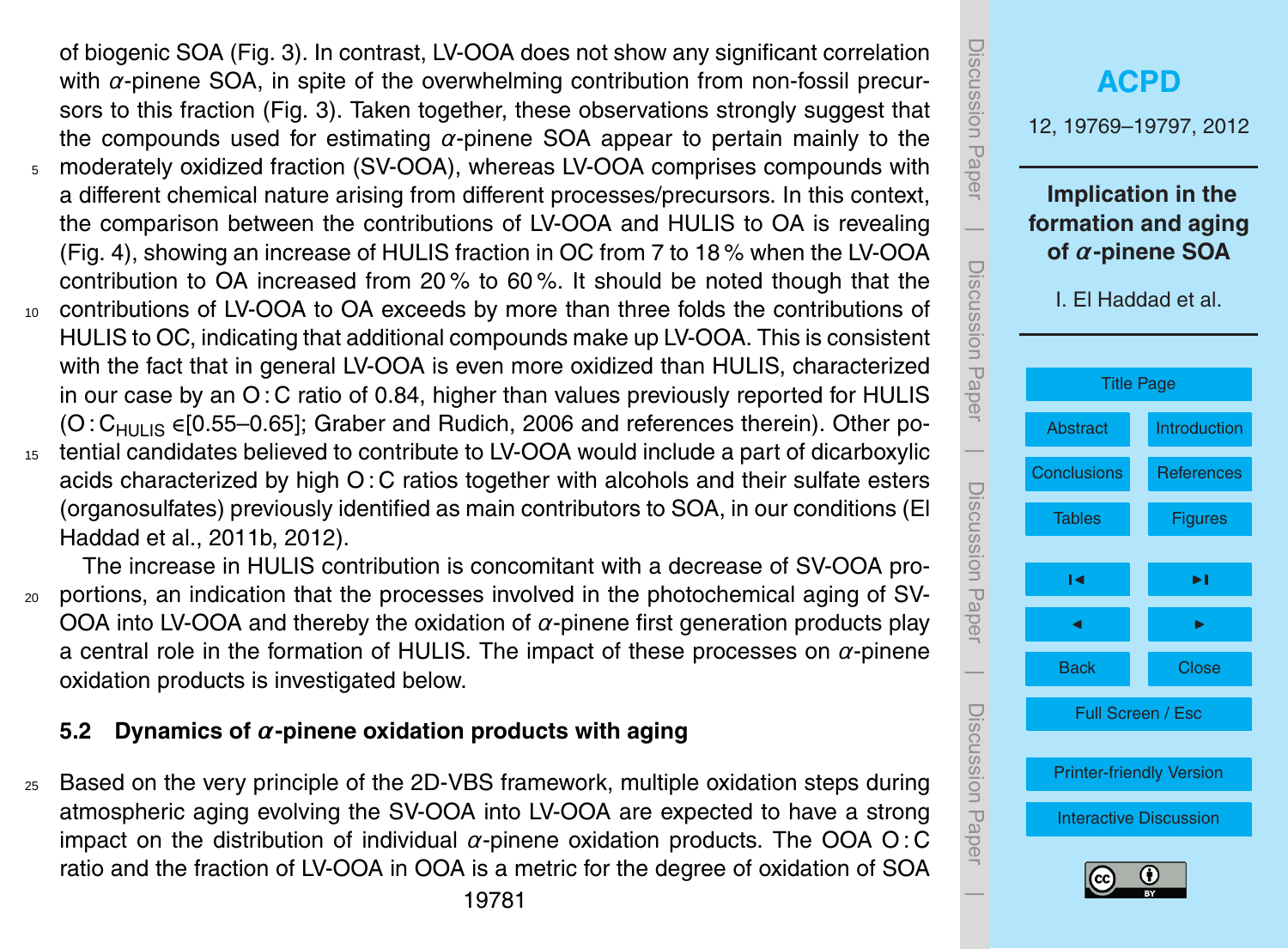components, a quantity that necessarily increases upon oxidation. In our conditions, an increase in the fraction of LV-OOA in OOA from 27 to 78 % represents an increase in the O : C ratio from 0.47 to 0.72 (estimations based on the approach proposed by Aiken et al., 2008). Highly aged OOA, with high contributions of LV-OOA and high  $5$  O: C ratios, is likely to be characterized by higher (lower) proportions of later (early)

- generation products of *α*-pinene oxidation (Fig. 5). The role of multiple oxidation steps on *α*-pinene SOA components is evidenced by the severe depletion of pinonic acid contributions in highly aged OA. The contribution of this early generation product (O : C ratio of 0.3) to the total *α*-pinene SOA decreased from ∼ 12 to ∼ 4 % when the LV-
- $10$  OOA fraction increased from ~ 30 to ~80%. The decay of pinonic acid appears to be concomitant with the formation of the 3 multifunctional later generation products, A4, A5 and A6 (Figs. 1 and 5), a set of compounds with a similar O : C ratio of the average OOA in our condition (0.45–0.70), that exhibited comparable variability during the measurement period (*R* <sup>2</sup>*>*0.9, *n* = 26; Table 1). Their contributions to *α*-pinene
- <sup>15</sup> SOA experienced a 3–10 fold increase when the LV-OOA fraction increased from ∼ 30 to ∼ 80 % (Fig. 5). These observations contribute to the growing body of evidence that OA components, in our case *α*-pinene oxidation products and in particular pinonic acid, are highly reactive in the atmosphere, undergoing multiple oxidation steps and forming oxygenated multifunctional compounds. It shows also that in our case SV-OOA and
- <sup>20</sup> LV-OOA arise from similar precursors including *α*-pinene, but undergo different extent of aging in the atmosphere changing their chemical properties and dynamics.

The study of the correlations (Table 1) between individual *α*-pinene oxidation products reveals another important set of multifunctional later generation compounds, including A1, A3 and A7. These compounds show relatively moderate correlations

 $25$  (0.41 $<$  $R^2$  < 0.78,  $n = 26$ ; Table 1) with the less oxygenated compounds of the other set (A4, A5 and A6) and despite their very high O : C ratios (O : C *>* 0.7, Fig. 1) they do not show any increase with aging. Such an unexpected behaviour remains unexplained at this stage; it might be the outcome of several processes controlling the dynamics of both OOA and *α*-pinene oxidation products, as presented in the following.

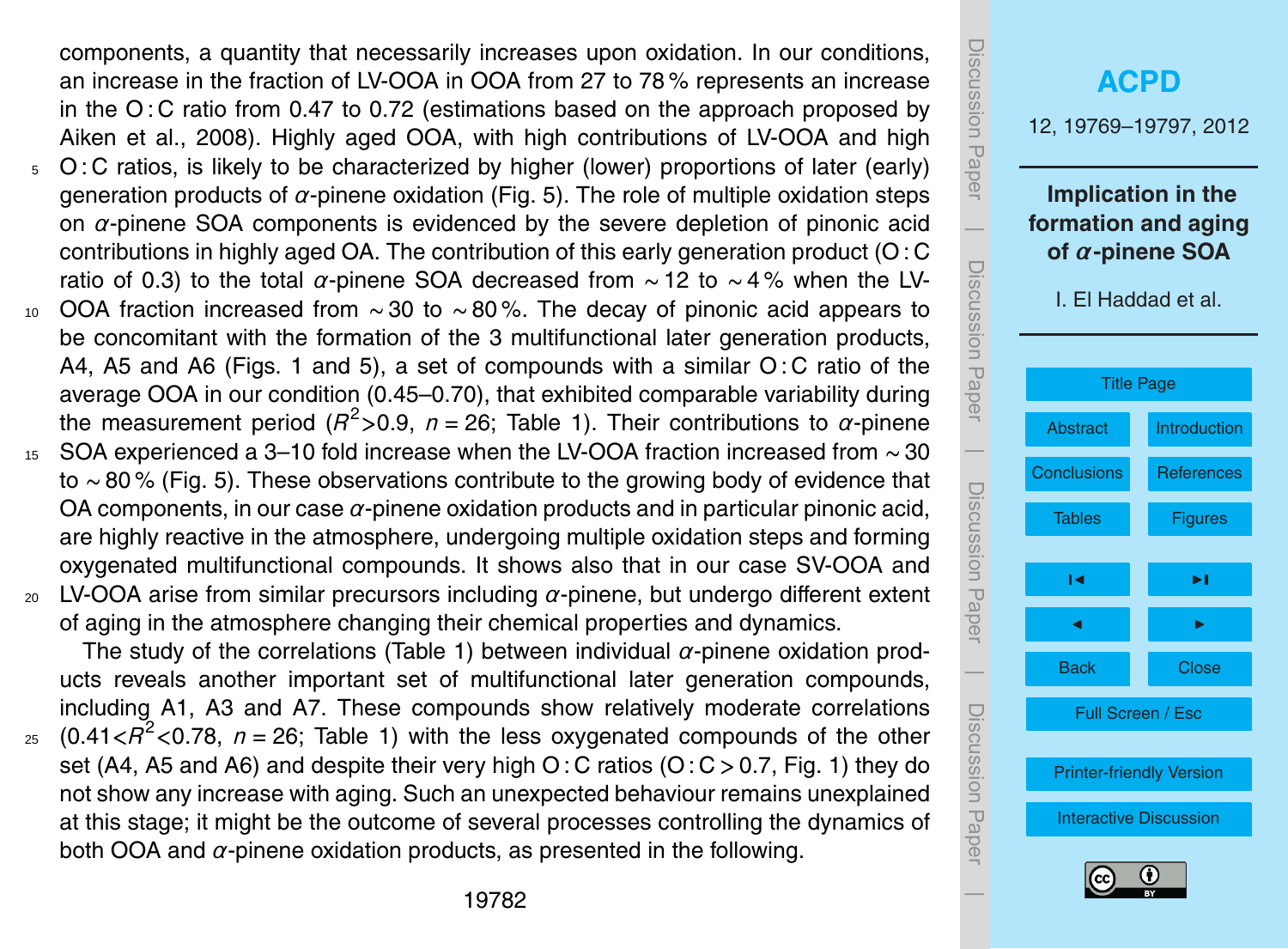- 
- 19783
- characterized, they depend not only on the photochemical age of the air masses (as in point ii) but can be heavily impacted by ambient conditions, such as  $NO<sub>x</sub>$ concentrations. By modifying the reaction branching ratios, NO<sub>x</sub> can influence the distribution of SOA products. Consequently, compounds that are preferentially  $_{\rm z5}$  formed under low NO<sub>x</sub> conditions would tend to correlate with a long range transported LV-OOA, whereas compounds that are preferentially formed under high

NO<sub>x</sub> conditions are likely to be related to a locally formed SV-OOA.

SOA and their correlation with the OOA fractions are thus heavily dependent on <sup>10</sup> the photochemical age of the air masses, the number of oxidation steps undergone, and their formation rate. Thus, the low correlation between *α*-pinene multifunctional oxidation products (A1, A3 and A7) and the LV-OOA fraction might be related to differences in the time scales over which these compounds and those associated with LV-OOA are formed. An element supporting this assumption is <sup>15</sup> that A1, A3 and A7 are characterized by O : C ratios higher than the average O : C

3. Current state of the art is that the formation and evolution of *α*-pinene SOA compounds measured here proceed through photochemical reactions with OH radicals, in presence of  $\mathsf{NO}_\mathsf{x}$  (Jaoui et al., 2005; Szmigielski et al., 2007; Kourtchev

 $20$  et al., 2009; Müller et al., 2012). While these processes remain at present poorly

1. First, it should be noted that OOA fractions comprise a myriad of compounds derived from a wide range of precursors, while *α*-pinene SOA is only a small fraction of this complex mix. The contribution of other precursors to OOA adds up to the variability of this fraction and complicates its direct comparison with

2. Spanning a wide range of  $O: C$  ratios (0.3–1) and chemical functionalities (hydroxyl, carbonyl, carboxyl), *α*-pinene oxidation products investigated here are most likely formed over different time scales. Their distribution within *α*-pinene

<sup>5</sup> *α*-pinene SOA.

ratio of LV-OOA.

**[ACPD](http://www.atmos-chem-phys-discuss.net)** 12, 19769–19797, 2012 **Implication in the formation and aging of** *α***-pinene SOA** I. El Haddad et al. [Title Page](#page-0-0) [Abstract](#page-2-0) [Introduction](#page-3-0) [Conclusions](#page-11-0) [References](#page-16-0) [Tables](#page-22-0) [Figures](#page-23-0)  $\sim$  J  $\sim$ **J** I I I I Back Close Full Screen / Esc [Printer-friendly Version](http://www.atmos-chem-phys-discuss.net/12/19769/2012/acpd-12-19769-2012-print.pdf) [Interactive Discussion](http://www.atmos-chem-phys-discuss.net/12/19769/2012/acpd-12-19769-2012-discussion.html)

Discussion Paper

Discussion Paper

 $\overline{\phantom{a}}$ 

Discussion Paper

Discussion Paper

 $\overline{\phantom{a}}$ 

Discussion Paper

Discussion Paper

 $\overline{\phantom{a}}$ 

Discussion Paper

Discussion Paper

 $\overline{\phantom{a}}$ 

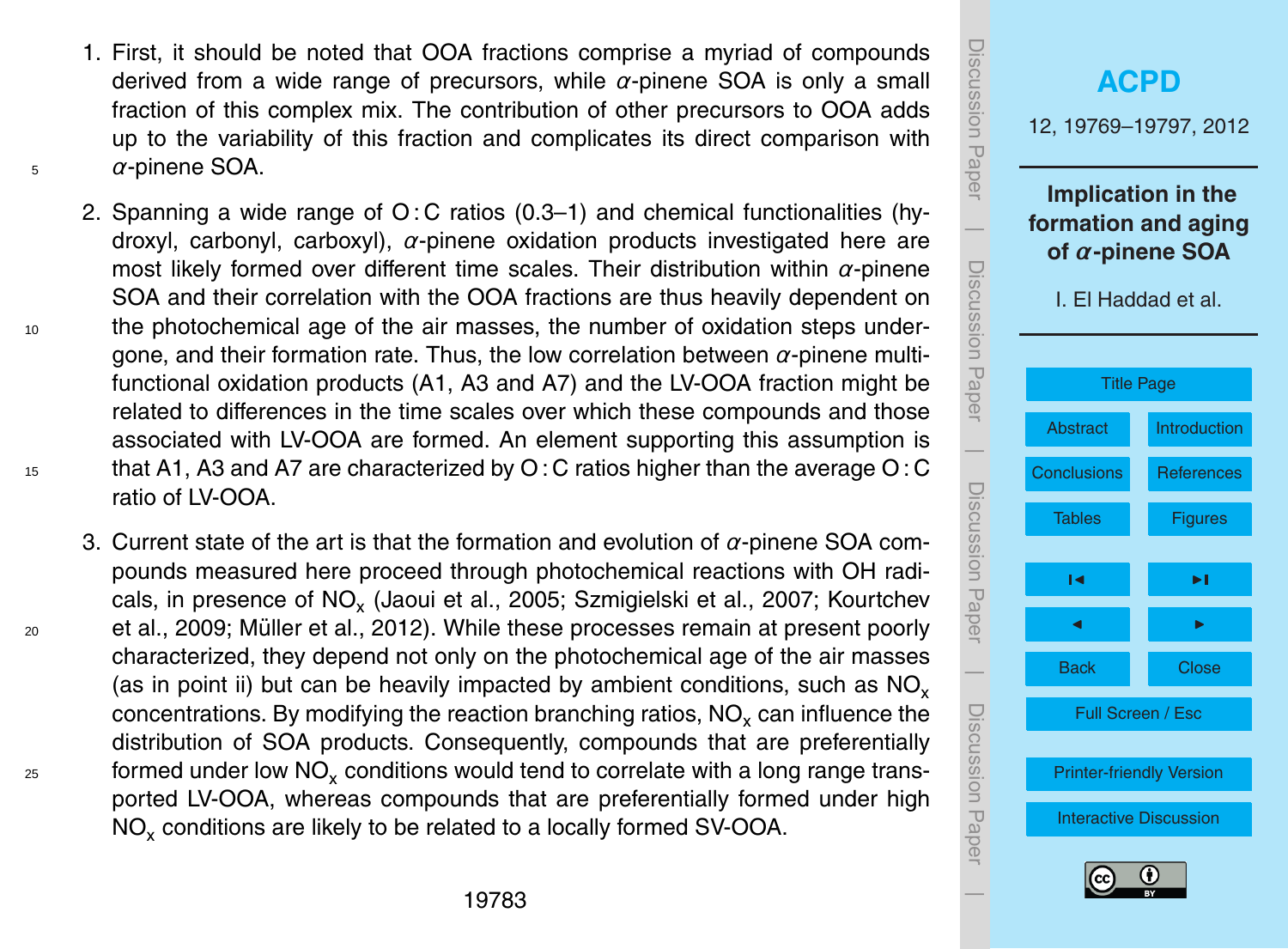- 4. Moreover, the concept underlying the approach used here to apportion  $\alpha$ -pinene SOA is retrospective in that SOA mass is reconstructed from the concentration of supposedly-conservative specific oxidation products. Further reaction of these products would not only vary their distribution within the OOA fractions but also <sup>5</sup> impact the apportionment of *α*-pinene SOA mass used as a normalizing entity in Fig. 5. At present, there is a real paucity of data regarding the chemical stability of the markers used here, whilst our findings brought evidence on the aging of pinonic acid in particular, one of the compounds used in the apportionment. Photochemical decay can equally affect later generation products (e.g. A1, A3 and <sup>10</sup> A7) such that their concentrations would not be enhanced with aging, reaching a constantly low steady state. Such poly-carboxylic acids are more likely to be subjected to fragmentation (Baduel et al., 2011; Chacon-Madrid and Donahue, 2011), a key step in the evolution of OOA (Kroll et al., 2009).
- 5. Still in the context of the marker based approach used here, the oxidation products  $15$  selected as markers for the apportionment of  $\alpha$ -pinene SOA seems to relate overall to moderately oxidized compounds representative of SV-OOA (Fig.4). Hence, *α*-pinene SOA apportioned using this approach may poorly represent the actual *α*-pinene SOA and there is a need to include additional more oxidized markers in the apportionment to better capture the variability of LV-OOA.
- <sup>20</sup> Indeed, the size of our dataset precludes a clear discrimination amongst the aforementioned assumptions. Further time-resolved measurements of ambient biogenic SOA components with concomitant AMS data are therefore needed to corroborate the trends observed in this study. It would enable a better assessment of biogenic SOA with approaches that does not rely on the markers chemical profiles determined in labora-<sup>25</sup> tory studies (e.g. PMF2). A more precise link could be then established between OOA
- fractions and the formation and aging of biogenic SOA components. Furthermore, it was observed that *α*-pinene oxidation products determined here seems to relate to the SV-OOA fraction, while the LV-OOA chemical speciation remains poorly characterized,

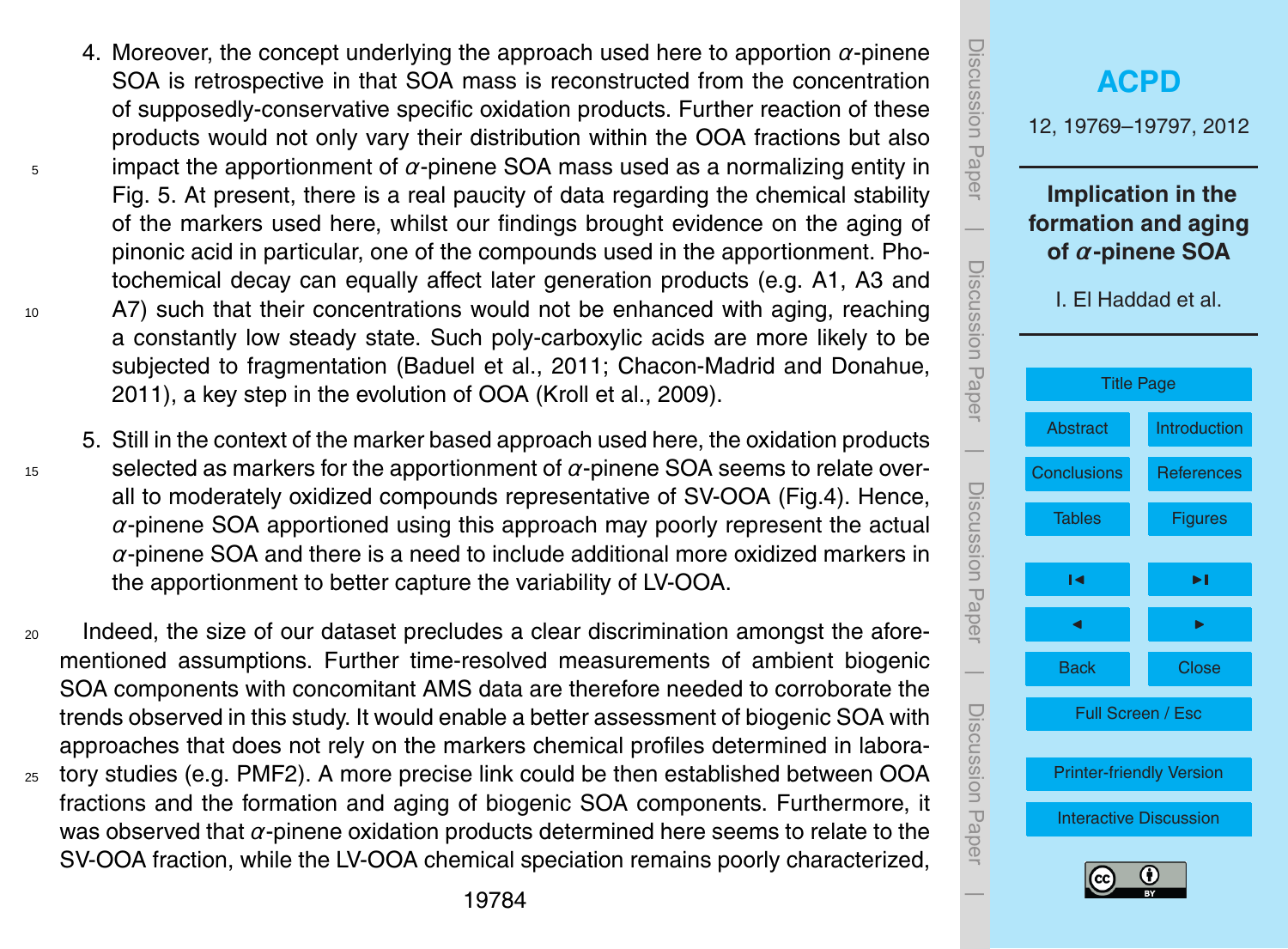<span id="page-16-0"></span>related generically with HULIS. In this respect, it would be worthwhile to identify with suitable analytical techniques additional later generation products pertaining to HULIS and link their formation with the OOA aging. Finally, we found that aging plays a major role in the decay of early generation oxidation products and the formation of more <sup>5</sup> oxidized compounds. In this regard, further laboratory work is required to provide additional insights into the stability of these products and the pathways involved in their formation and aging.

# **Supplementary material related to this article is available online at: [http://www.atmos-chem-phys-discuss.net/12/19769/2012/](http://www.atmos-chem-phys-discuss.net/12/19769/2012/acpd-12-19769-2012-supplement.pdf)**

<sup>10</sup> **[acpd-12-19769-2012-supplement.pdf.](http://www.atmos-chem-phys-discuss.net/12/19769/2012/acpd-12-19769-2012-supplement.pdf)**

*Acknowledgements.* This work was funded by the "Ministere de l'Ecologie, du Developpement et de l'Amenagement Durable" and by "l'Agence gouvernementale De l'Environnement et de la Maîtrise de l'Energie (ADEME)" under the PRIMEQUAL2 grant no. 0001135 (FORMES program). Accelerator Mass Spectrometry measurement of  ${}^{14}$ C was provided by UMS-ARTEMIS <sup>15</sup> (Saclay, France), with a Grant from the ARTEMIS program (INSU-CNRS).

#### **References**

Aiken, A. C., DeCarlo, P. F., Kroll, J. H., Worsnop, D. R., Huffman, J. A., Docherty, K. S., Ulbrich, I. M., Mohr, C., Kimmel, J. R., Sueper, D., Sun, Y., Zhang, Q., Trimborn, A., Northway, M., Ziemann, P. J., Canagaratna, M. R., Onasch, T. B., Alfarra, M. R., Prevot, A. S. H., Dommen, <sup>20</sup> J., Duplissy, J., Metzger, A., Baltensperger, U., and Jimenez, J. L.: O/C and OM/OC ratios of primary, secondary, and ambient organic aerosols with highresolution time-of-flight aerosol mass spectrometry, Environ. Sci. Technol., 42, 4478–4485, [doi:10.1021/es703009q,](http://dx.doi.org/10.1021/es703009q) 2008. Atkinson, R. and Arey, J.: Gas-phase tropospheric chemistry of biogenic volatile organic compounds: a review, Atmos. Environ., 37, S197–S219, [doi:10.1016/S1352-2310\(03\)00391-1,](http://dx.doi.org/10.1016/S1352-2310(03)00391-1) <sup>25</sup> 2003.

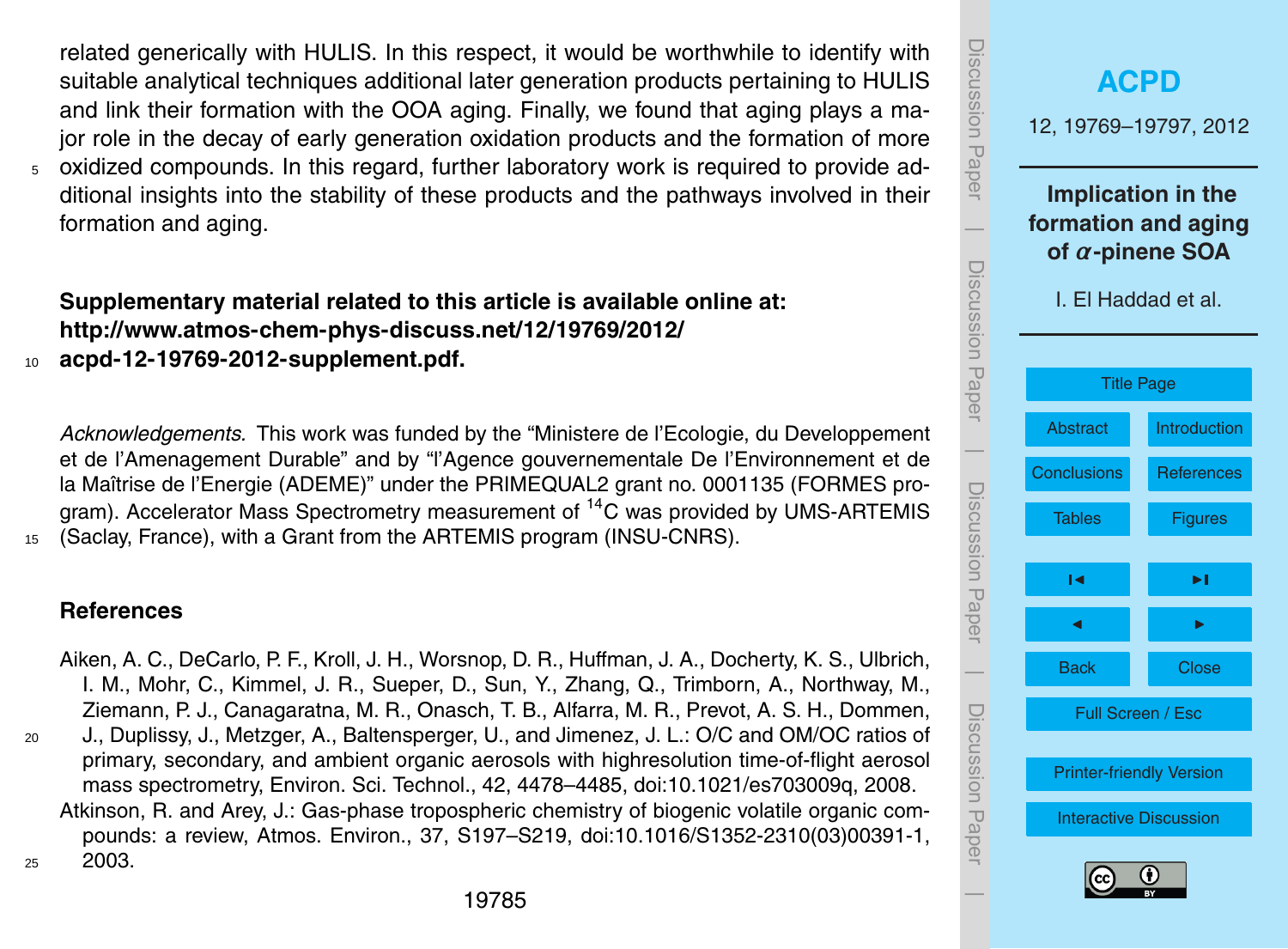Baduel, C., Voisin, D., and Jaffrezo, J. L.: Comparison of analytical methods for Humic Like Substances (HULIS) measurements in atmospheric particles, Atmos. Chem. Phys., 9, 5949– 5962, [doi:10.5194/acp-9-5949-2009,](http://dx.doi.org/10.5194/acp-9-5949-2009) 2009.

Baduel, C., Voisin, D., and Jaffrezo, J.-L.: Seasonal variations of concentrations and optical

- <sup>5</sup> properties of water soluble HULIS collected in urban environments, Atmos. Chem. Phys., 10, 4085–4095, [doi:10.5194/acp-10-4085-2010,](http://dx.doi.org/10.5194/acp-10-4085-2010) 2010.
- Baduel, C., Monge, M. E., Voisin, D., Jaffrezo, J. L., George, C., El Haddad, I., Marchand, N., and D'Anna, B.: Oxidation of atmospheric humic like substances by ozone: a kinetic and structural analysis approach, Environ. Sci. Technol., 45, 5238–5244, <sup>10</sup> [doi:10.1021/es200587z,](http://dx.doi.org/10.1021/es200587z) 2011.

Bae, M.-S., Schauer, J. J., DeMinter, J. T., Turner, J. R., Smith, D., and Cary, R. A.: Validation

of a semi-continuous instrument for elemental carbon and organic carbon using a thermaloptical method, Atmos. Environ., 38, 2885–2893, 2004.

Cavalli, F., Viana, M., Yttri, K. E., Genberg, J., and Putaud, J.-P.: Toward a standardised thermal-

- <sup>15</sup> optical protocol for measuring atmospheric organic and elemental carbon: the EUSAAR protocol, Atmos. Meas. Tech., 3, 79–89, [doi:10.5194/amt-3-79-2010,](http://dx.doi.org/10.5194/amt-3-79-2010) 2010.
	- Chacon-Madrid, H. J. and Donahue, N. M.: Fragmentation vs. functionalization: chemical aging and organic aerosol formation, Atmos. Chem. Phys., 11, 10553–10563, [doi:10.5194/acp-11-](http://dx.doi.org/10.5194/acp-11-10553-2011) [10553-2011,](http://dx.doi.org/10.5194/acp-11-10553-2011) 2011.
- <sup>20</sup> Claeys, M., Szmigielski, R., Kourtchev, I., Van der Veken, P., Vermeylen, R., Maenhaut, W., Jaoui, M., Kleindienst, T. E., Lewandowski, M., Offenberg, J. H., and Edney, E. O.: Hydroxydicarboxylic acids: Markers for secondary organic aerosol from the photooxidation of alphapinene, Environ. Sci. Technol., 41, 1628–1634, [doi:10.1021/es0620181,](http://dx.doi.org/10.1021/es0620181) 2007.
- Donahue, N. M., Robinson, A. L., Pandis, S. N.: Atmospheric organic particulate matter: From <sup>25</sup> smoke to secondary organic aerosol, Atmos. Environ., 43, 94–106, 2009.
	- Donahue, N. M., Kroll, J. H., Pandis, S. N., and Robinson, A. L.: A two-dimensional volatility basis set – Part 2: Diagnostics of organic-aerosol evolution, Atmos. Chem. Phys., 12, 615– 634, [doi:10.5194/acp-12-615-2012,](http://dx.doi.org/10.5194/acp-12-615-2012) 2012.

Drewnick, F., Hings, S. S., DeCarlo, P., Jayne, J. T., Gonin, M., Fuhrer, K., Weimer, S., Jimenez,

<sup>30</sup> J. L., Demerjian, K. L., Borrmann, S., and Worsnop, D. R.: A new time-of-flight aerosol mass spectrometer (TOF-AMS) – Instrument description and first field deployment, Aerosol Sci. Tech., 39, 637–658, 2005.

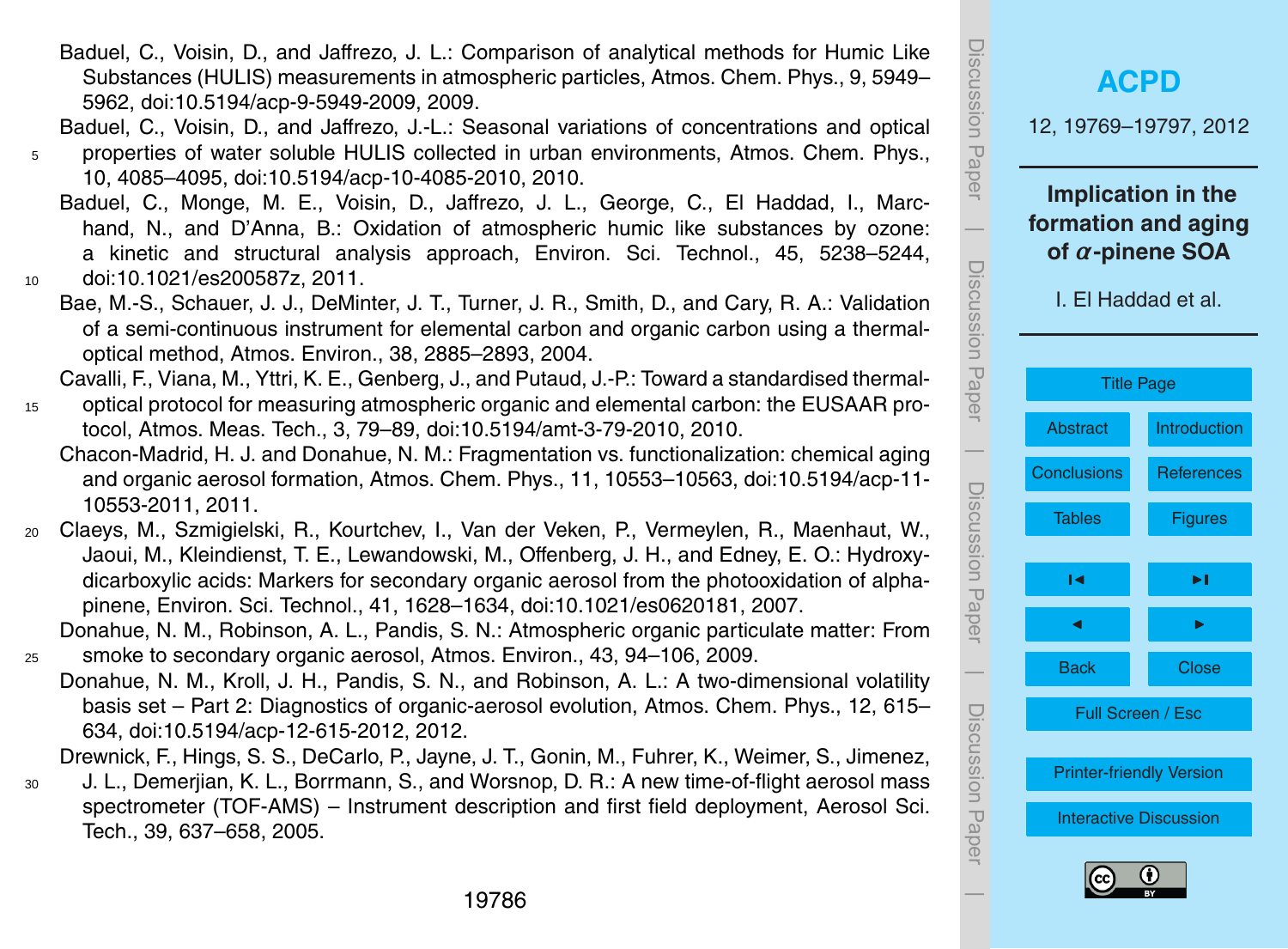- El Haddad, I., Marchand, N., Wortham, H., Piot, C., Besombes, J.-L., Cozic, J., Chauvel, C., Armengaud, A., Robin, D., and Jaffrezo, J.-L.: Primary sources of PM2.5 organic aerosol in an industrial Mediterranean city, Marseille, Atmos. Chem. Phys., 11, 2039–2058, [doi:10.5194/acp-11-2039-2011,](http://dx.doi.org/10.5194/acp-11-2039-2011) 2011a.
- <sup>5</sup> El Haddad, I., Marchand, N., Temime-Roussel, B., Wortham, H., Piot, C., Besombes, J.-L., Baduel, C., Voisin, D., Armengaud, A., and Jaffrezo, J.-L.: Insights into the secondary fraction of the organic aerosol in a Mediterranean urban area: Marseille, Atmos. Chem. Phys., 11, 2059–2079, [doi:10.5194/acp-11-2059-2011,](http://dx.doi.org/10.5194/acp-11-2059-2011) 2011b.
	- El Haddad, I., Marchand, N., D'Anna , B., Jaffrezo, J.-L., and Wortham, H.: Functional group
- <sup>10</sup> composition of organic aerosol: from primary combustion sources to oxygenated organic matter, Atmos. Environ., submitted, 2012.
	- Ervens, B., Turpin, B. J., and Weber, R. J.: Secondary organic aerosol formation in cloud droplets and aqueous particles (aqSOA): a review of laboratory, field and model studies, Atmos. Chem. Phys., 11, 11069–11102, [doi:10.5194/acp-11-11069-2011,](http://dx.doi.org/10.5194/acp-11-11069-2011) 2011.
- 15 Favez, O., El Haddad, I., Piot, C., Boréave, A., Abidi, E., Marchand, N., Jaffrezo, J.-L., Besombes, J.-L., Personnaz, M.-B., Sciare, J., Wortham, H., George, C., and D'Anna, B.: Intercomparison of source apportionment models for the estimation of wood burning aerosols during wintertime in an Alpine city (Grenoble, France), Atmos. Chem. Phys., 10, 5295–5314, [doi:10.5194/acp-10-5295-2010,](http://dx.doi.org/10.5194/acp-10-5295-2010) 2010.
- <sup>20</sup> Graber, E. R. and Rudich, Y.: Atmospheric HULIS: How humic-like are they? A comprehensive and critical review, Atmos. Chem. Phys., 6, 729–753, [doi:10.5194/acp-6-729-2006,](http://dx.doi.org/10.5194/acp-6-729-2006) 2006. Hallquist, M., Wenger, J. C., Baltensperger, U., Rudich, Y., Simpson, D., Claeys, M., Dommen, J., Donahue, N. M., George, C., Goldstein, A. H., Hamilton, J. F., Herrmann, H., Hoffmann, T., Iinuma, Y., Jang, M., Jenkin, M. E., Jimenez, J. L., Kiendler-Scharr, A., Maenhaut, W.,
- 25 McFiggans, G., Mentel, Th. F., Monod, A., Prévôt, A. S. H., Seinfeld, J. H., Surratt, J. D., Szmigielski, R., and Wildt, J.: The formation, properties and impact of secondary organic aerosol: current and emerging issues, Atmos. Chem. Phys., 9, 5155–5236, [doi:10.5194/acp-](http://dx.doi.org/10.5194/acp-9-5155-2009)[9-5155-2009,](http://dx.doi.org/10.5194/acp-9-5155-2009) 2009.

Heald, C. L., Kroll, J. H., Jimenez, J. L., Docherty, K. S., DeCarlo, P. F., Aiken, A. C., Chen,

<sup>30</sup> Q., Martin, S. T., Farmer, D. K., and Artaxo, P.: A simplified description of the evolution of organic aerosol composition in the atmosphere, Geophys. Res. Lett., 37, L08803, [doi:10.1029/2010GL042737,](http://dx.doi.org/10.1029/2010GL042737) 2010.

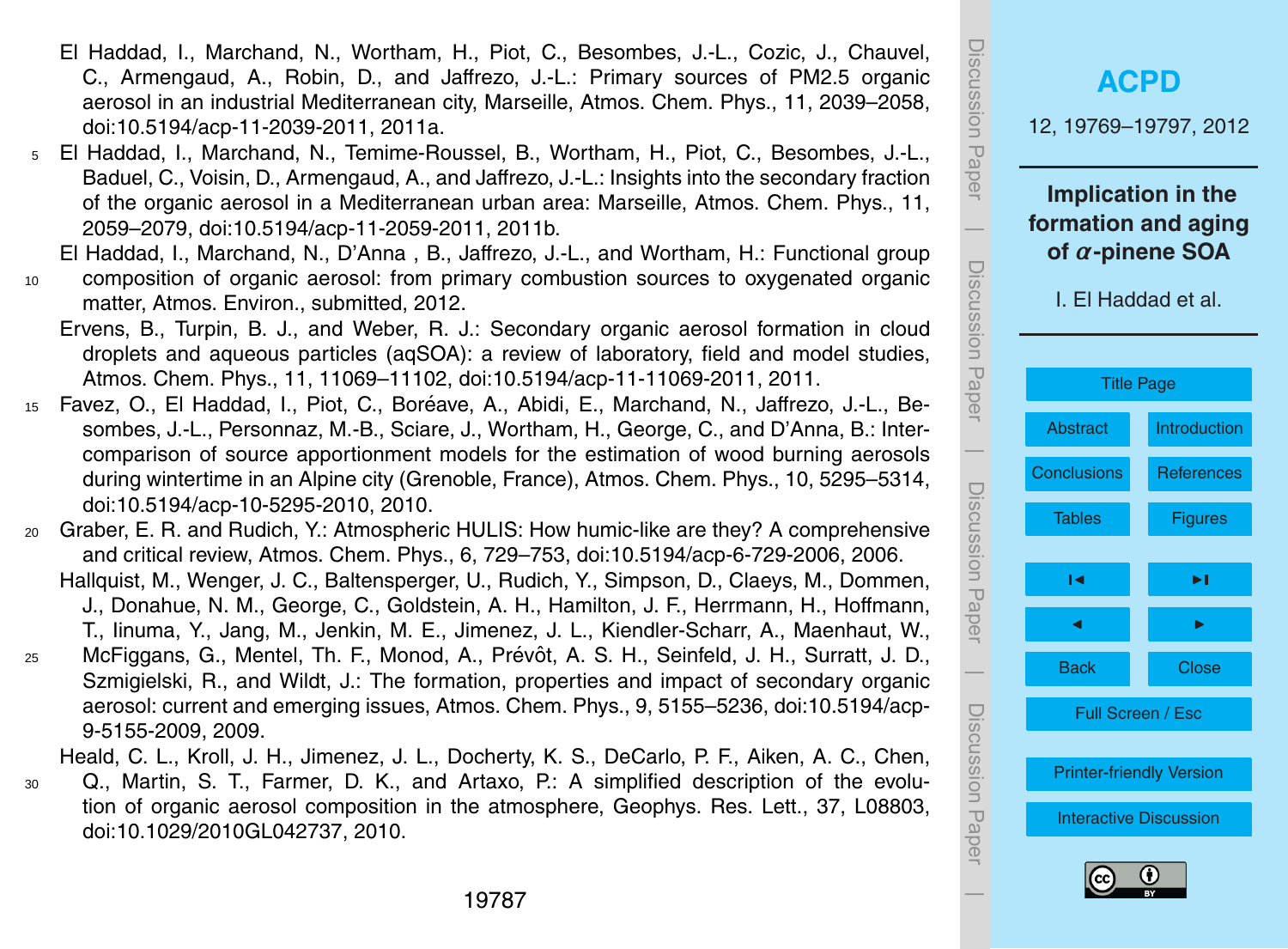- Heringa, M. F., DeCarlo, P. F., Chirico, R., Tritscher, T., Clairotte, M., Mohr, C., Crippa, M., Slowik, J. G., Pfaffenberger, L., Dommen, J., Weingartner, E., Prévôt, A. S. H., and Baltensperger, U.: A new method to discriminate secondary organic aerosols from different sources using high-resolution aerosol mass spectra, Atmos. Chem. Phys., 12, 2189–2203, <sup>5</sup> [doi:10.5194/acp-12-2189-2012,](http://dx.doi.org/10.5194/acp-12-2189-2012) 2012.
- Hodzic, A., Jimenez, J. L., Prévôt, A. S. H., Szidat, S., Fast, J. D., and Madronich, S.; Can 3-D models explain the observed fractions of fossil and non-fossil carbon in and near Mexico City?, Atmos. Chem. Phys., 10, 10997–11016, [doi:10.5194/acp-10-10997-2010,](http://dx.doi.org/10.5194/acp-10-10997-2010) 2010.
- Jaoui, M., Kleindienst, T. E., Lewandowski, M., Offenberg, J. H., and Edney, E. O.: Identification <sup>10</sup> and quantification of aerosol polar oxygenated compounds bearing carboxylic or hydroxyl
	- groups. 2. Organic tracer compounds from monoterpenes, Environ. Sci. Technol., 39, 5661– 5673, [doi:10.1021/es048111b,](http://dx.doi.org/10.1021/es048111b) 2005.
	- Jimenez, J. L., Canagaratna, M. R., Donahue, N. M., Prevot, A. S. H., Zhang, Q., Kroll, J. H., DeCarlo, P. F., Allan, J. D., Coe, H., Ng, N. L., Aiken, A. C., Docherty, K. S., Ulbrich, I. M.,
- <sup>15</sup> Grieshop, A. P., Robinson, A. L., Duplissy, J., Smith, J. D., Wilson, K. R., Lanz, V. A., Hueglin, C., Sun, Y. L., Tian, J., Laaksonen, A., Raatikainen, T., Rautiainen, J., Vaattovaara, P., Ehn, M., Kulmala, M., Tomlinson, J. M., Collins, D. R., Cubison, M. J., Dunlea, E. J., Huffman, J. A., Onasch, T. B., Alfarra, M. R., Williams, P. I., Bower, K., Kondo, Y., Schneider, J., Drewnick, F., Borrmann, S., Weimer, S., Demerjian, K., Salcedo, D., Cottrell, L., Griffin, R., Takami, A.,
- <sup>20</sup> Miyoshi, T., Hatakeyama, S., Shimono, A., Sun, J. Y., Zhang, Y. M., Dzepina, K., Kimmel, J. R., Sueper, D., Jayne, J. T., Herndon, S. C., Trimborn, A. M., Williams, L. R., Wood, E. C., Middlebrook, A. M., Kolb, C. E., Baltensperger, U., and Worsnop, D. R.: Evolution of organic aerosols in the atmosphere, Science, 326, 1525–1529, 2009.

Kleindienst, T. E., Jaoui, M., Lewandowski, M., Offenberg, J. H., Lewis, C. W., Bhave, P. V., and

- <sup>25</sup> Edney, E. O.: Estimates of the contributions of biogenic and anthropogenic hydrocarbons to secondary organic aerosol at a southeastern US location, Atmos. Environ., 41, 8288–8300, 2007.
- Kourtchev, I., Copolovici, L., Claeys, M., and Maenhaut, W.: Characterization of atmospheric aerosols at a forested site in central europe, Environ. Sci. Technol., 43, 4665–4671, <sup>30</sup> [doi:10.1021/es803055w,](http://dx.doi.org/10.1021/es803055w) 2009.
	- Kroll, J. H. and Seinfeld, J. H.: Chemistry of secondary organic aerosol: Formation and evolution of low-volatility organics in the atmosphere, Atmos. Environ., 16, 3593–3624, 2008.

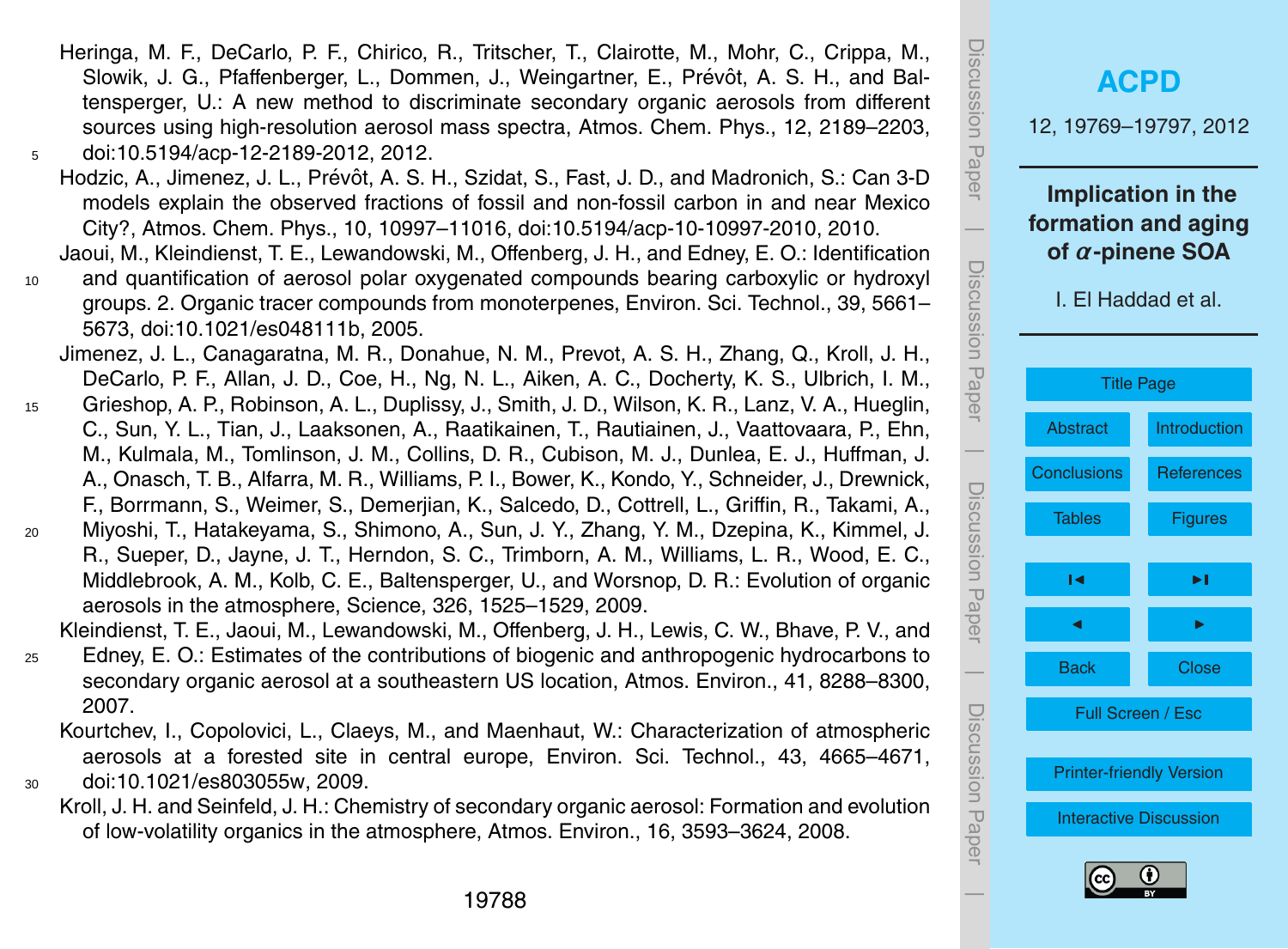- Kroll, J. H., Smith, J. D., Che, D. L., Kessler, S. H., Worsnop, D. R., and Wilson, K. R.: Measurement of fragmentation and functionalization pathways in the heterogeneous oxidation of oxidized organic aerosol, Phys. Chem. Chem. Phys., 11, 8005–8014, [doi:10.1039/b905289e,](http://dx.doi.org/10.1039/b905289e) 2009.
- <sup>5</sup> Lindinger, W., Hansel, A., and Jordan, A.: On-line monitoring of volatile organic compounds at pptv levels by means of protontransfer-reaction mass spectrometry (PTR-MS) – Medical applications, food control and environmental research, Int. J Mass. Spectrom., 173, 191–241, 1998.

Mohr, C., DeCarlo, P. F., Heringa, M. F., Chirico, R., Slowik, J. G., Richter, R., Reche, C.,

10 Alastuey, A., Querol, X., Seco, R., Peñuelas, J., Jiménez, J. L., Crippa, M., Zimmermann, R., Baltensperger, U., and Prévôt, A. S. H.: Identification and quantification of organic aerosol from cooking and other sources in Barcelona using aerosol mass spectrometer data, Atmos. Chem. Phys., 12, 1649–1665, [doi:10.5194/acp-12-1649-2012,](http://dx.doi.org/10.5194/acp-12-1649-2012) 2012.

Monge, M.-E., Rosenørn, T., Favez, O., Muller, M., Adler, G., Abo Riziq, A., Rudich, Y., Her- ¨

- <sup>15</sup> rmann, H., George, C. and B. D'Anna B.: An alternative pathway for atmospheric particles growth, P. Natl. Acad. Sci. USA, 109, 6840–6844, 2012.
- Müller, L., Reinnig, M.-C., Naumann, K. H., Saathoff, H., Mentel, T. F., Donahue, N. M., and Hoffmann, T.: Formation of 3-methyl-1,2,3-butanetricarboxylic acid via gas phase oxidation of pinonic acid – a mass spectrometric study of SOA aging, Atmos. Chem. Phys., 12, 1483– <sup>20</sup> 1496, [doi:10.5194/acp-12-1483-2012,](http://dx.doi.org/10.5194/acp-12-1483-2012) 2012.

Liu, Y., Siekmann, F., Renard, P., El Zein, A., Salque, G., El Haddad, I., Temime-Roussel, B., Voisin, D., Thissen, R., and Monod, A.: Oligomer and SOA formation through aqueous

- phase photooxidation of methacrolein and methyl vinyl ketone, Atmos. Environ., 49, 123– 129, 2012.
- <sup>25</sup> Paatero, P. and Tapper, U.: Positive matrix factorization: a nonnegative factor model with optimal utilization of error estimates of data values, Environmetrics, 5, 111–126, 1994.
	- Schmid, H., Laskus, L., Jurgen Abraham, H., Baltensperger, U., Lavanchy, V., Bizjak, M., Burba, P., Cachier, H., Crow, D., Chow, J., Gnauk, T., Even, A., ten Brink, H. M., Giesen, K.-P., Hitzenberger, R., Hueglin, C., Maenhaut, W., Pio, C., Carvalho, A., Putaud, J.-P., Toom-Sauntry, D.,
- <sup>30</sup> and Puxbaum, H.: Results of the "carbon conference" international aerosol carbon round robin test stage I, Atmos. Environ., 35, 2111–2121, 2001.
	- Szidat, S.: Radiocarbon analysis of carbonaceous aerosols: recent developments, CHIMIA, 63, 157–161, [doi:10.2533/chimia.2009.157,](http://dx.doi.org/10.2533/chimia.2009.157) 2009.



 $\overline{\phantom{a}}$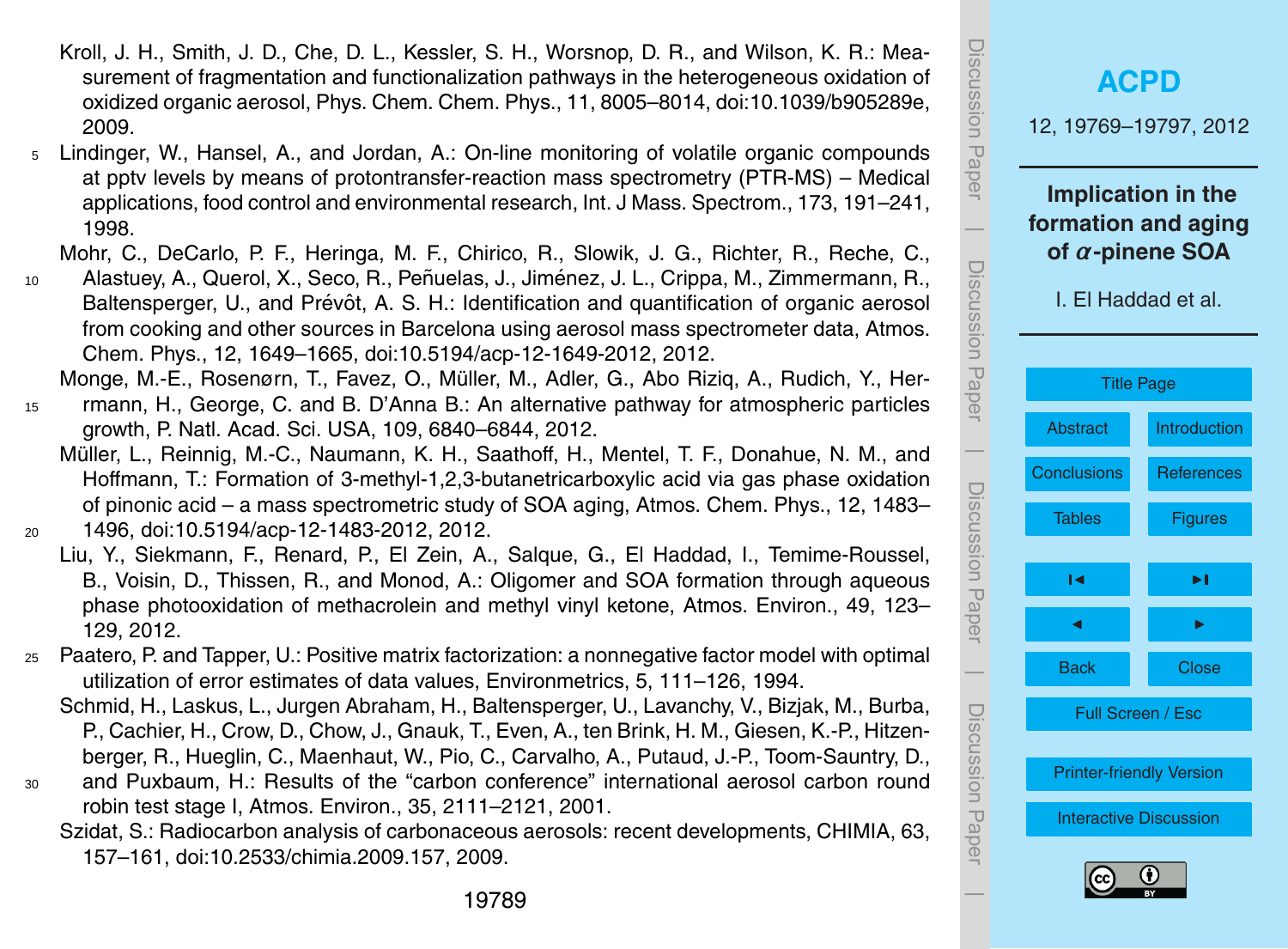- Szmigielski, R., Surratt, J. D., Gomez-Gonzalez, Y., Van der Veken, P., Kourtchev, I., Vermeylen, R., Blockhuys, F., Jaoui, M., Kleindienst, T. E., Lewandowski, M., Offenberg, J. H., Edney, E. O., Seinfeld, J. H., Maenhaut, W., and Claeys, M.: 3-methyl- 1,2,3-butanetricarboxylic acid: An atmospheric tracer for terpene secondary organic aerosol, Geophys. Res. Lett., 34, <sup>5</sup> L24811, [doi:10.1029/2007GL031338,](http://dx.doi.org/10.1029/2007GL031338) 2007.
- Ulbrich, I. M., Canagaratna, M. R., Zhang, Q., Worsnop, D. R., and Jimenez, J. L.: Interpretation of organic components from Positive Matrix Factorization of aerosol mass spectrometric data, Atmos. Chem. Phys., 9, 2891–2918, [doi:10.5194/acp-9-2891-2009,](http://dx.doi.org/10.5194/acp-9-2891-2009) 2009. Watson, J. G., Robinson, N. F., Fujita, E. M., Chow, J. C., Pace, T. G., Lewis, C., and Coulter,
- 10 T.: CMB8 Applications and Validation Protocol for  $PM_{2.5}$  and VOCs, US EPA, USA, 1998.

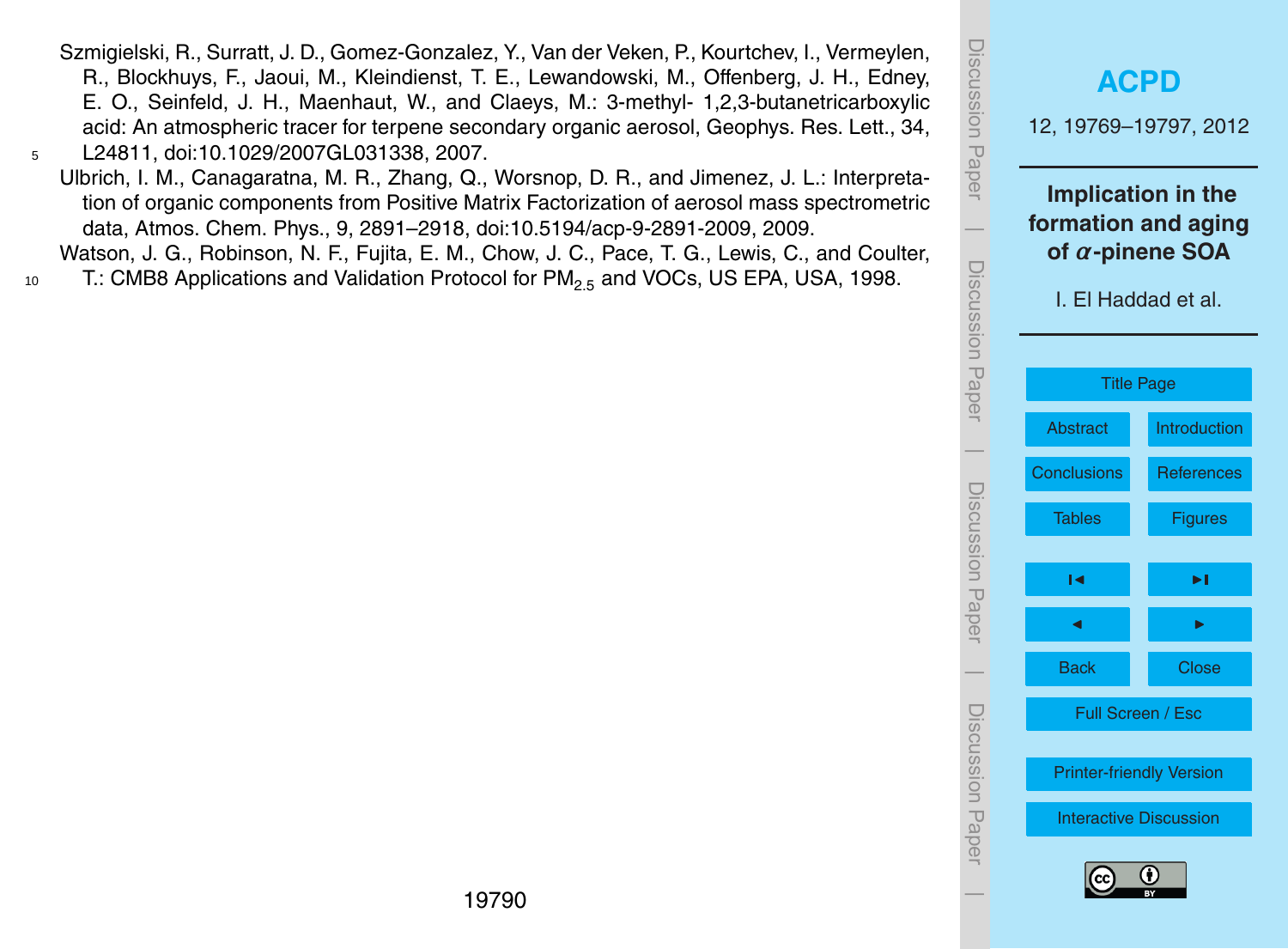<span id="page-22-0"></span>**Table 1.** Correlation table of *α*-pinene oxidation products revealing three sets of compounds with similar trends: Set 1 includes PNA, PA, and A2, products formed at the early stages of the reaction. Set 2 includes A4, A5 and A6, products that appear at later stages of the reaction and that show a relative increase with the oxidation state of the aerosol (Fig. 5). Set 3 includes A1, A3 and A7, products that appear at later stages of the reaction but do not show any increase with the oxidation state of the aerosol (Fig. 5).

| $R^2$      | <b>PNA</b> | PA   | A1   | A2   | A3   | A4   | A5   | A6   | A7   |
|------------|------------|------|------|------|------|------|------|------|------|
| <b>PNA</b> | 1.00       | 0.61 | 0.39 | 0.23 | 0.61 | 0.29 | 0.39 | 0.27 | 0.45 |
| <b>PA</b>  |            | 1.00 | 0.61 | 0.35 | 0.44 | 0.68 | 0.60 | 0.60 | 0.48 |
| A1         |            |      | 1.00 | 0.36 | 0.72 | 0.72 | 0.74 | 0.77 | 0.86 |
| A2         |            |      |      | 1.00 | 0.37 | 0.48 | 0.57 | 0.43 | 0.32 |
| A3         |            |      |      |      | 1.00 | 0.46 | 0.53 | 0.41 | 0.78 |
| A4         |            |      |      |      |      | 1.00 | 0.92 | 0.95 | 0.65 |
| A5         |            |      |      |      |      |      | 1.00 | 0.93 | 0.69 |
| A6         |            |      |      |      |      |      |      | 1.00 | 0.68 |
| A7         |            |      |      |      |      |      |      |      | 1.00 |

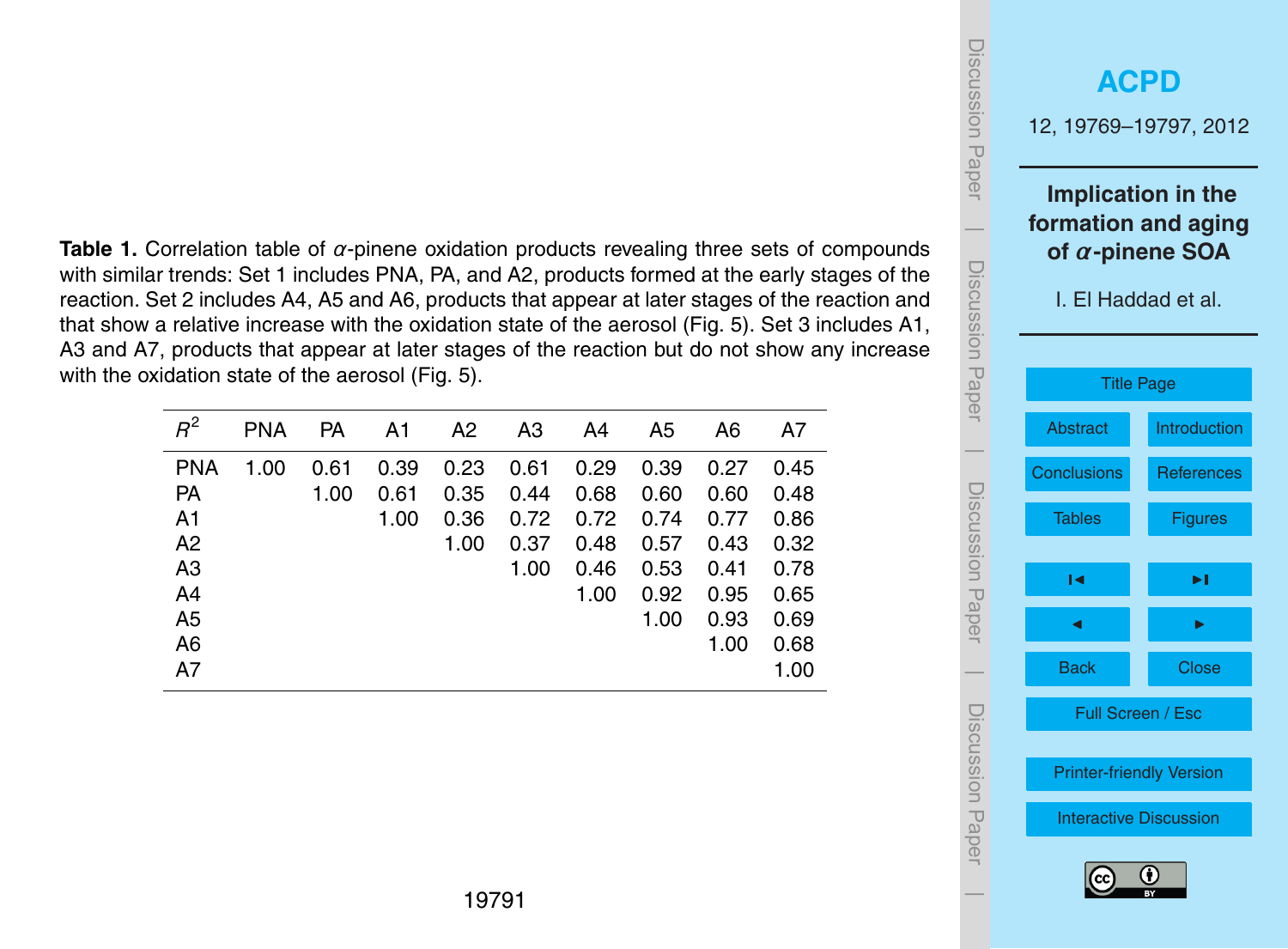<span id="page-23-0"></span>

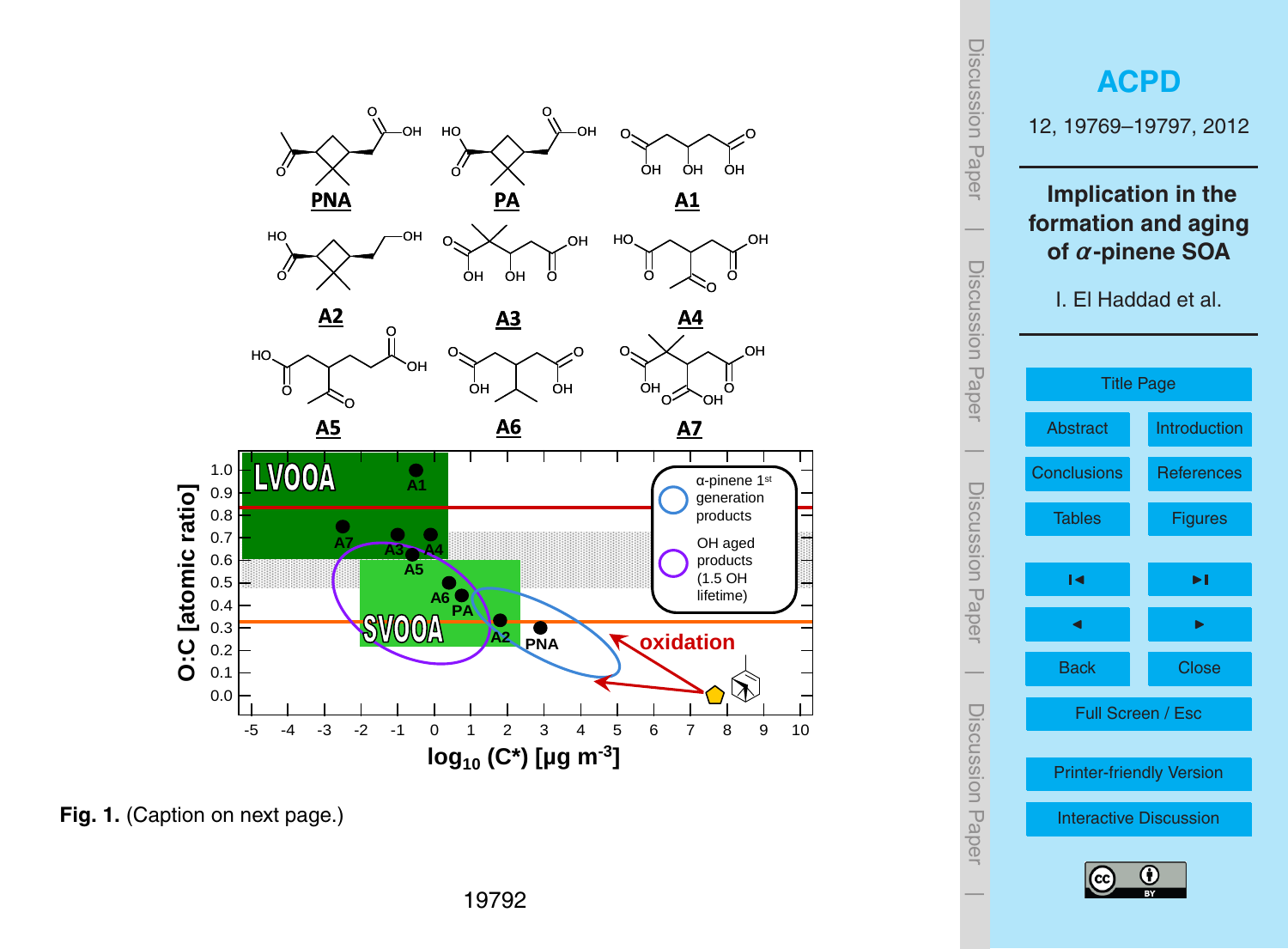**Fig. 1.** 2-D framework for *α*-pinene SOA aging adapted from Jimenez et al. (2009), representing OA oxidation state (approximated by O: C) vs. OA volatility (log<sub>10</sub>(C<sup>\*</sup>) at 298 K). The ambient OOA factors are represented in this 2-D space by the 2 green squares, with LV-OOA being less volatile and more oxidized than SV-OOA. First generation products from *α*-pinene (yellow pentagone) + ozone reaction are distributed according to the blue contour. Products derived from subsequent OH oxidation (1.5 OH lifetimes) of first generation products are represented with purple contour. This oxidation reproduces a substantial shift toward ambient LV-OOA volatility and oxidation state. We added on this 2-D space *α*-pinene first and later generation oxidation products measured in this study by GC/MS (PNA, PA and A1–A7). The volatilities of these compounds are calculated using the approach proposed by Donahue et al., 2012. O : C ratios of pure SV-OOA and LV-OOA retrieved from AMS/PMF2 analysis are calculated following the parameterization proposed in Aiken et al. (2009) and indicated by the orange and dark red lines, respectively. Following the same methodology, the range of O: C ratios  $(0.48 < O : C<sub>O0A</sub> < 0.72)$ of total OOA encountered during the measurement period was determined and indicated by the dotted area.

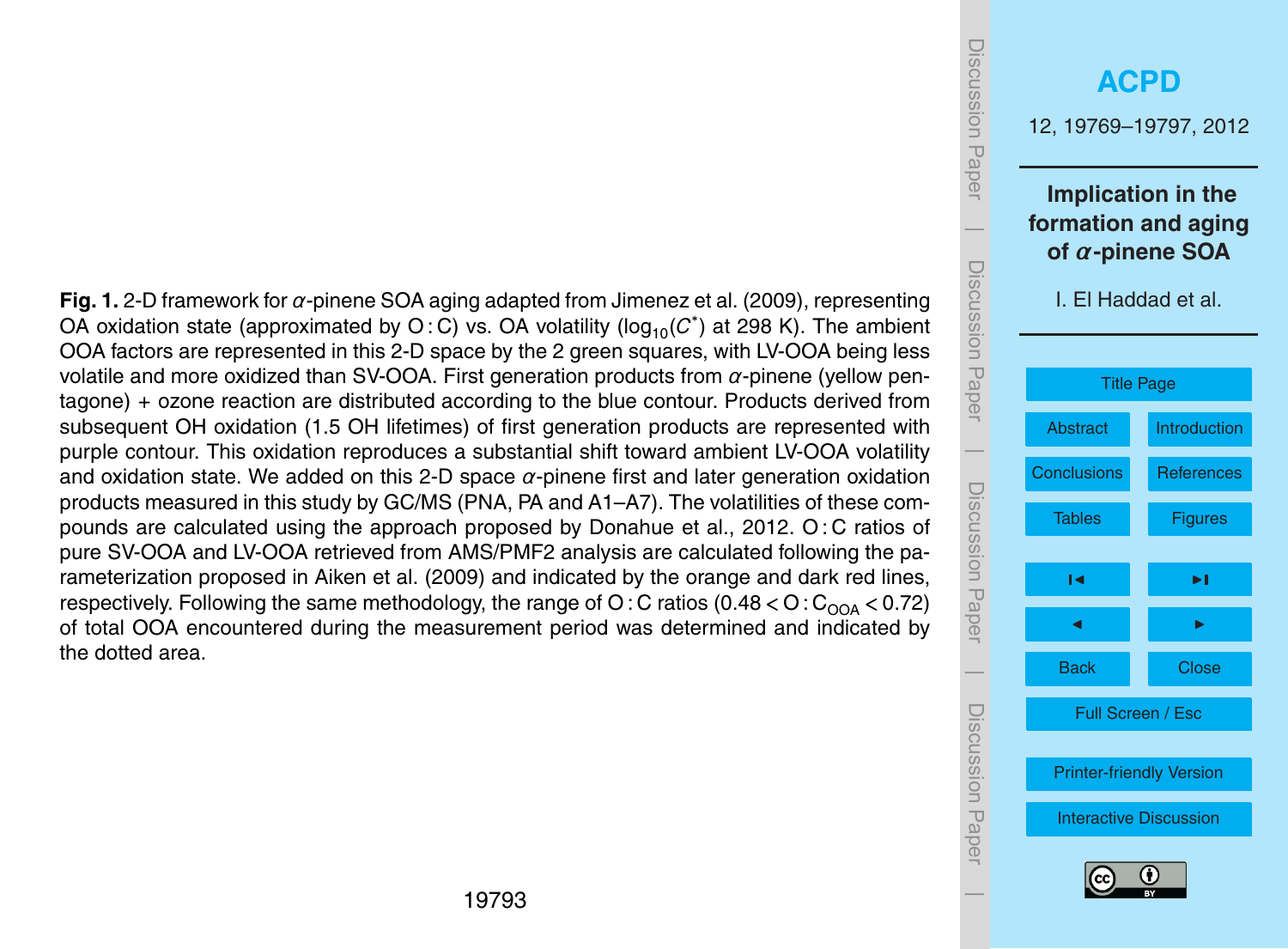



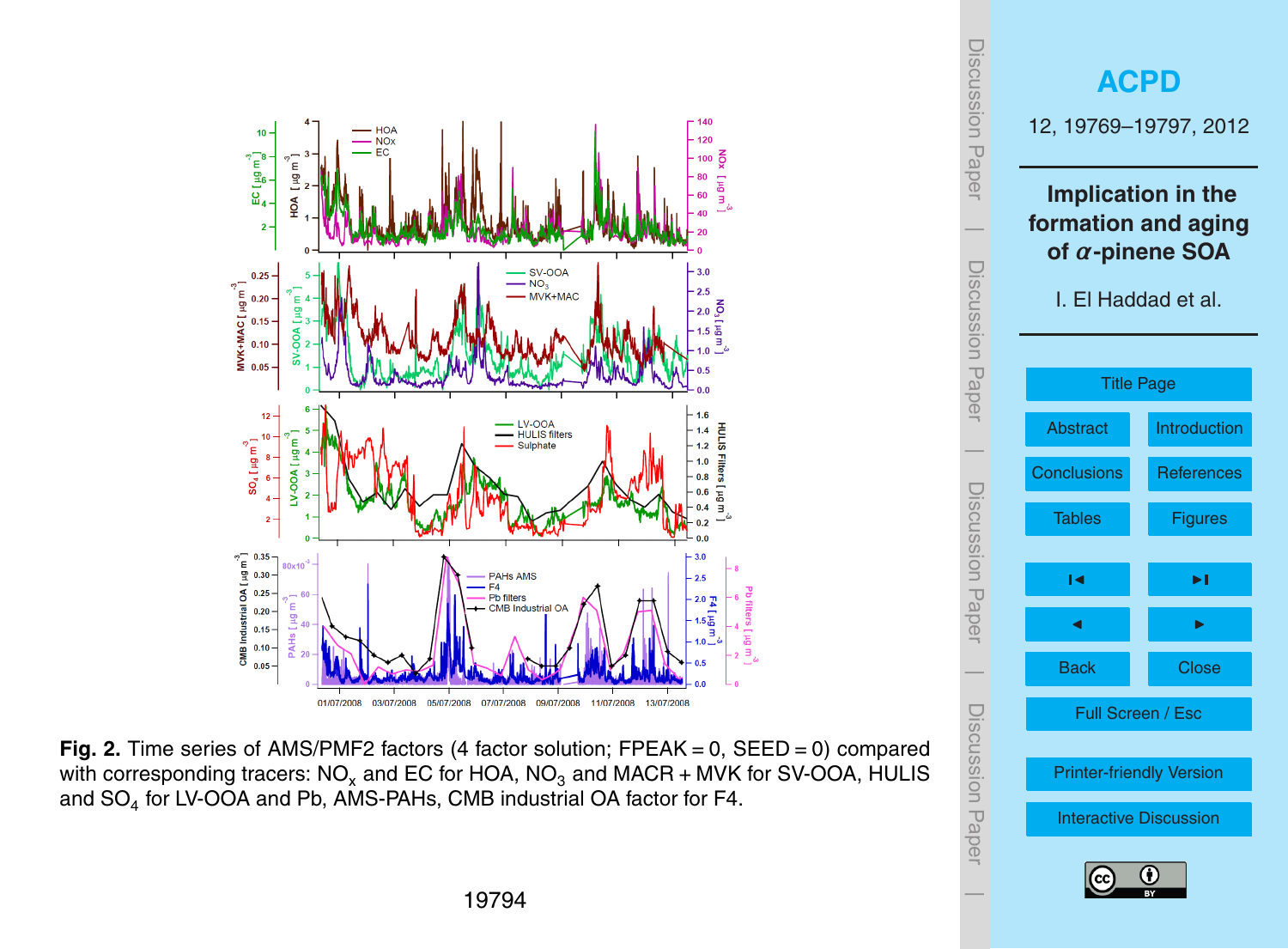

**Fig. 3.** Fossil and non-fossil origins of POA (HOA and industrial OA) and OOA (SV-OOA and LV-OOA) apportioned by combining AMS/PMF2 results with  ${}^{14}$ C measurements (see the detailed analysis in the Supplement).

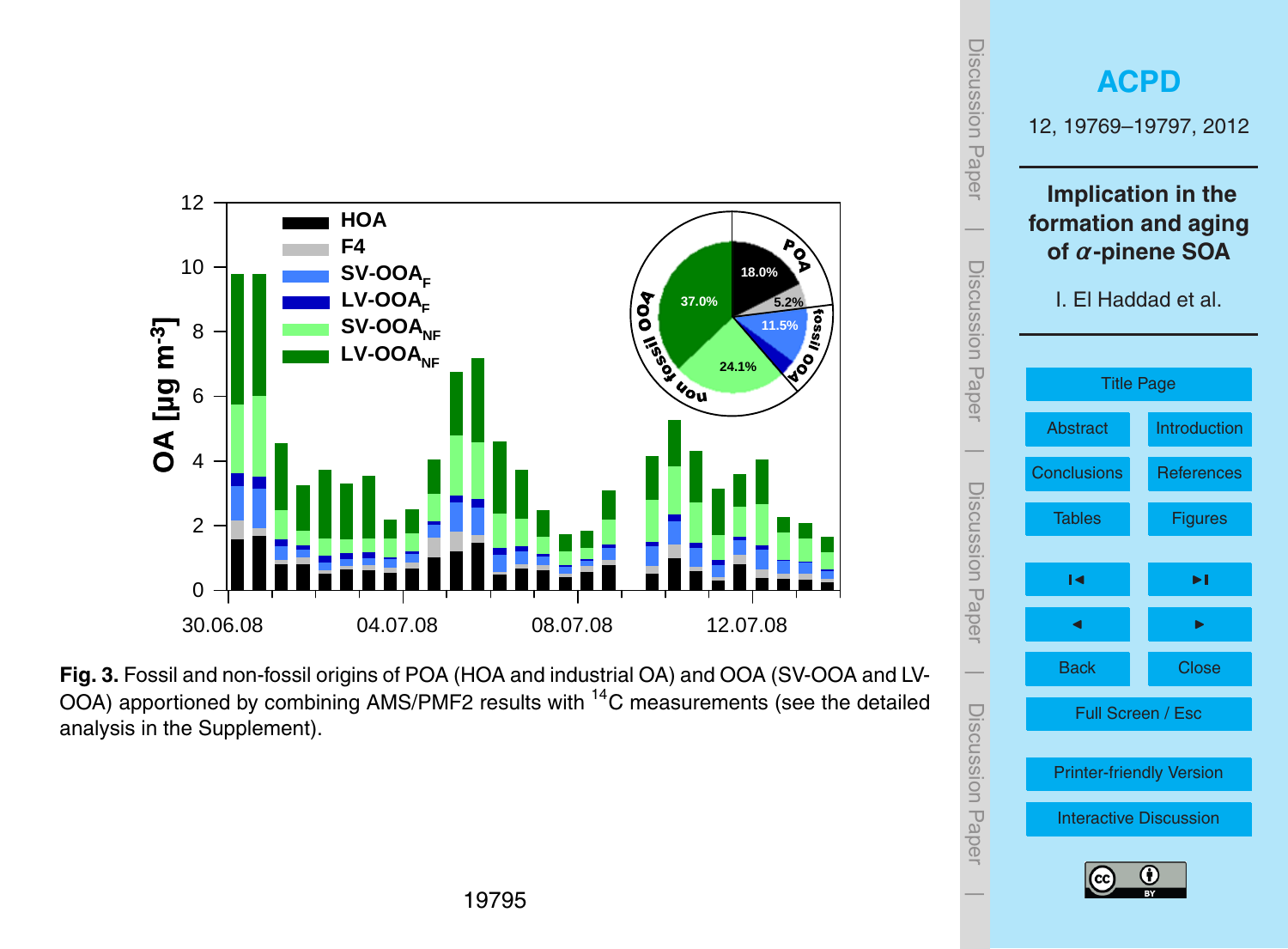

 $5685$  including Hullis and  $568$  following  $(51600 \text{ and } 116000 \text{)}$  and  $64$ Fig. 4. Correlation between the OOA fractions (SV-OOA and LV-OOA) and different SOA fractions, including HULIS and *α*-pinene SOA estimated following the approach proposed in Kleindienst et al. (2007). For *α*-pinene SOA, absolute concentrations [in µg m<sup>-3</sup>] are compared. Ex- $\frac{1}{2}$  correction to the site was downwide concerniations  $\frac{1}{2}$  in Agnitude components in a R value of  $\frac{1}{2}$ cept for periods when the site was downwind of the industrial area and the SV-OOA had high contributions from anthropogenic precursors, *α*-pinene SOA showed high correlation (*R* = 0.66) with the SV-OOA fraction (excluding data points where the site was downwind of industrial emissions would result in a R-value of 0.74). For HULIS, the relative contributions [in %] are compared, because the absolute concentrations of HULIS correlated with both SV-OOA and LV-OOA. The good correlation between HULIS and LV-OOA suggests that a large fraction of LV-OOA comprises poly-carboxylic species that are not well represented by the markers of *α*-pinene SOA.